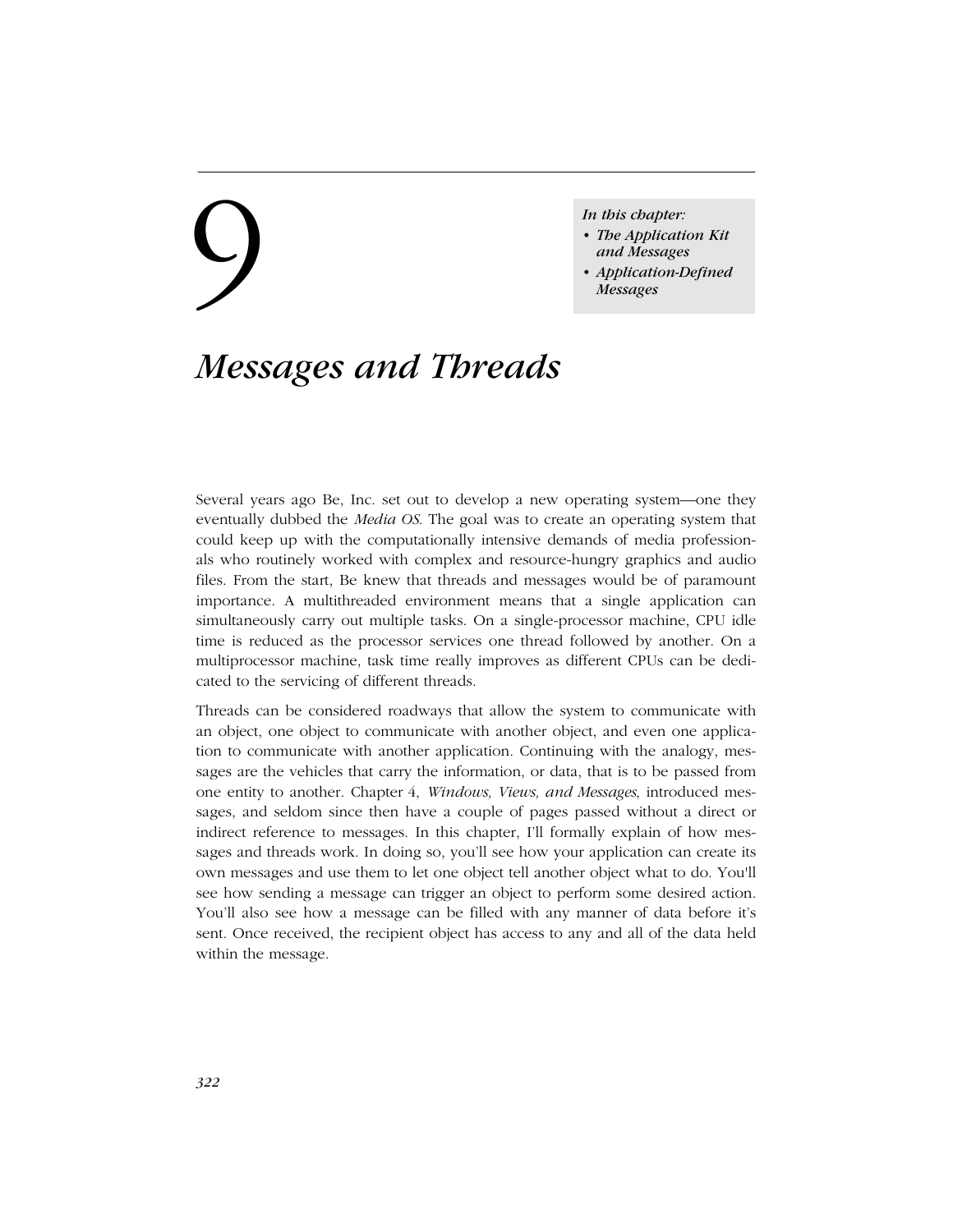# *The Application Kit and Messages*

Servers are background processes that exist to serve the basic, low-level needs of applications. The BeOS end user makes indirect use of servers every time he or she runs a Be application. As a Be programmer, you make more direct use of servers by using the BeOS application programming interface. The classes of the API are organized into the software kits that have been discussed at length throughout this book. The most basic, and perhaps most important, of these kits is the Application Kit. Among the classes defined in this kit is the BApplication class. Your application begins by creating a BApplication object. When an instance of that class is created, your application connects to the Application Server, and can make use of all the services provided by that server. Tasks handled by the Application Server include the provision of windows, the handling of the interaction between these windows, and the monitoring and reporting of user events such as mouse button clicks. In short, the Application Server, and indirectly the classes of the Application Kit, allow the system to communicate with an application. This communication takes place via messages that travel by way of threads.

The classes of the Application Kit (shown in Figure 9-1) fall into the four categories listed below. Of these groupings, it's messaging that's the focus of this chapter.

# *Messaging*

The Application Server delivers system messages to an application. Additionally, an application can send application-defined messages to itself (the purpose being to pass information from one object to another). The Application Kit defines a number of message-related classes that are used to create, deliver, and handle these messages. Among these classes are: BMessage, BLooper, and BHandler.

# *BApplication class*

An application's single BApplication object is the program's interface to the Application Server.

# *BRoster class*

The system keeps a roster, or list, of all executing applications. Upon the launch of your application, a BRoster object is automatically created. In the event that your program needs to communicate with other running applications, it can do so by accessing this BRoster object.

# *BClipboard class*

The system keeps a single clipboard as a repository for information that can be shared—via copying, cutting, and pasting—between objects in an application and between distinct applications. Upon launch, your application automatically creates a BClipboard object that is used to access the systemwide clipboard.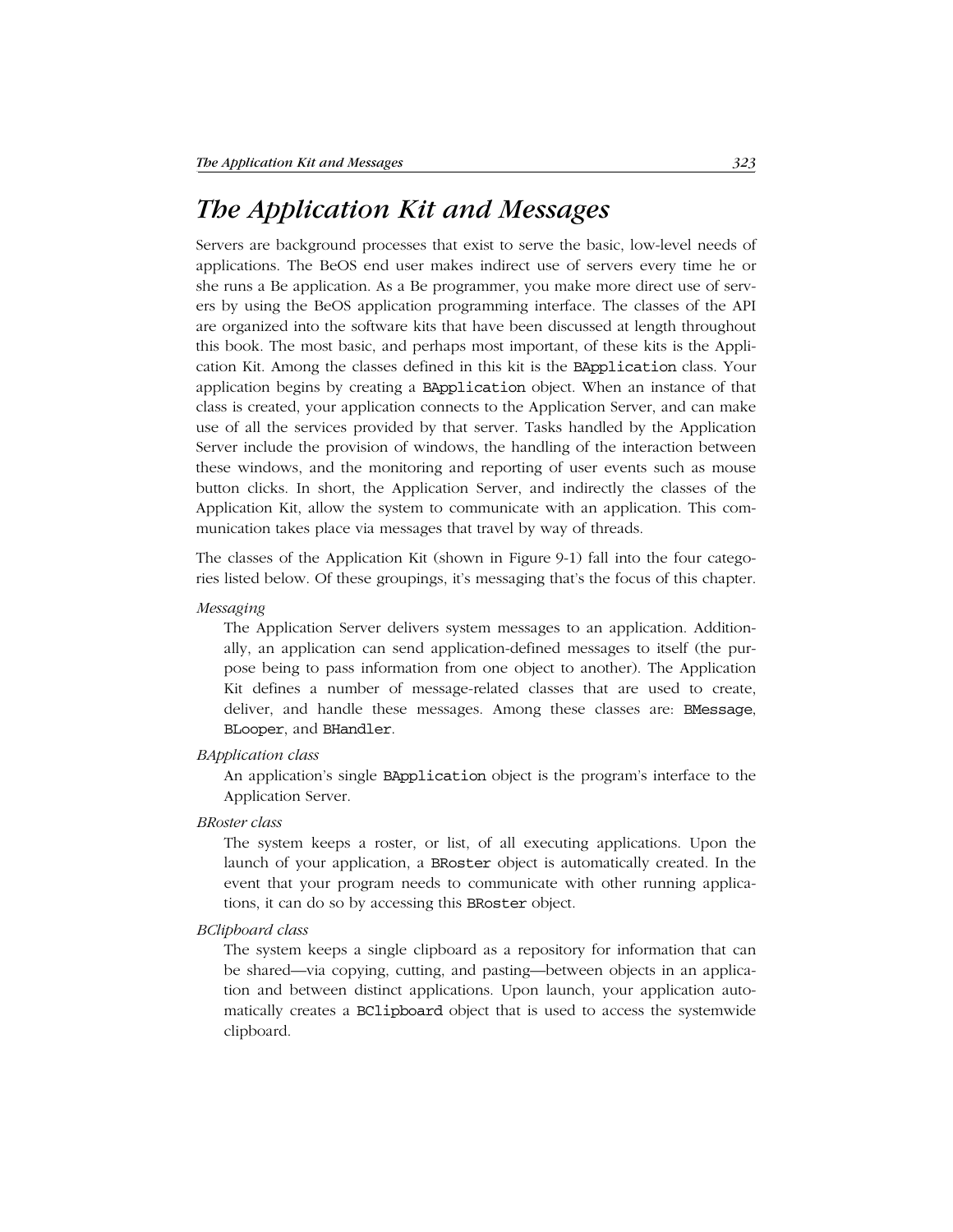

*Figure 9-1. The inheritance hierarchy for the Application Kit*

# *Messaging*

The Application Kit defines the classes that allow an application to be multithreaded. While threads run independently, they do need a means of communicating with one another. So the Application Kit also defines classes that allow for the creation and delivery of messages.

The BMessage class is used to create message objects. A single message can contain as little or as much information as appropriate for its purpose. Once created within one thread, a message can be delivered to the same thread, a different thread in the same application, or to a thread in a different application altogether.

How a thread obtains a message and then handles that message is determined by the Application Kit classes BLooper and BHandler. A BLooper object runs a message loop in a thread. This message loop receives messages and dispatches each to a BHandler object. The handler object is responsible for handling the message as appropriate for the message type. Notice in Figure 9-1 that the BLooper class is derived from the BHandler class. This means that a looper object is also a handler object, and can thus pass a message to itself. While this may sound selfdefeating, it actually serves as a quite useful mechanism for initiating and carrying out a task from within one object, such as a window (which, as shown in Figure 9-1, is both a looper and a handler). Throughout this chapter you'll see several examples of the creating of messages and the dispatching of these messages both by the object that created them and by other objects.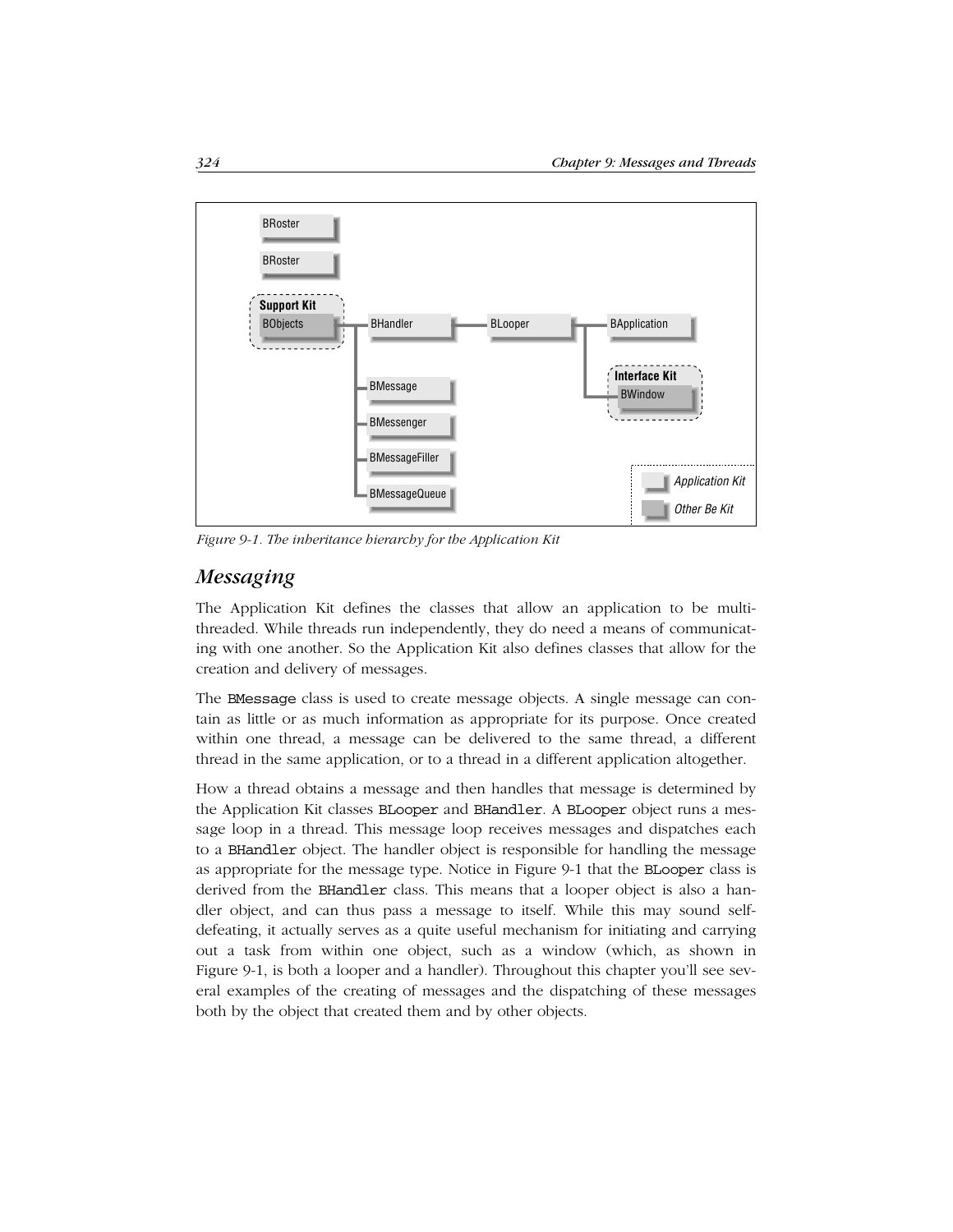Because an application is multithreaded, more than one thread may attempt to access the same data. For read-only data (data that can't be written to or altered), that's not a problem. For read-write data, a problem could exist; if both accessing objects try to alter the same data at the same time, the result will be at best unpredictable and at worst disastrous. To prevent simultaneous data access, the BeOS allows for the locking of data. When one thread is about to access data, it can first lock it. While locked, other threads are prevented access. When a thread encounters locked data, it finds itself waiting in queue. Only after the thread that locked the data later unlocks it will other threads get a chance at access.

In many instances, the locking and unlocking of data is handled by the system. For instance, when a window receives a message (when a message enters the window thread's message loop), the BWindow object is locked until the message is handled. From Chapter 4 you know that a window object has a host of characteristics, such as size, that can be altered at runtime. If the window wasn't locked during message handling, and the message indicated that, say, the window should be resized, the possibility exists for a second such message to arrive at the same time and also attempt to change the values of the window object's screen coordinates.

Occasionally there'll be cases where your application is responsible for the locking and unlocking of data. For such occasions, the object to be locked will have Lock() and Unlock() member functions in its class definition. This chapter provides one such instance of manually locking and unlocking an object. If your program wants to add data to the clipboard (as opposed to the user placing it there by a copy or cut), it should first lock the clipboard (in case the user does in fact perform a copy or cut while your program is in the process of placing data on the clipboard!). This chapter's ClipboardMessage project shows how this is done.

# *Application Kit Classes*

The previous section described the Application Kit classes directly involved with messages—the BMessage, BLooper, and BHandler classes. Other Application Kit classes, while not as important in terms of messaging, are still noteworthy. Be suggests that the collective message-related classes make up one of four Application Kit categories. The other three each contain a single class—BApplication, BRoster, and BClipboard class. Those three classes are discussed next.

# *BApplication class*

By now you're quite familiar with the notion that every program must create a single instance of the BApplication class (or of an application-defined BApplication-derived class). The BApplication class is derived from the BLooper class, so an object of this class type runs its own message loop. A program's application object is connected to the Application Server, and system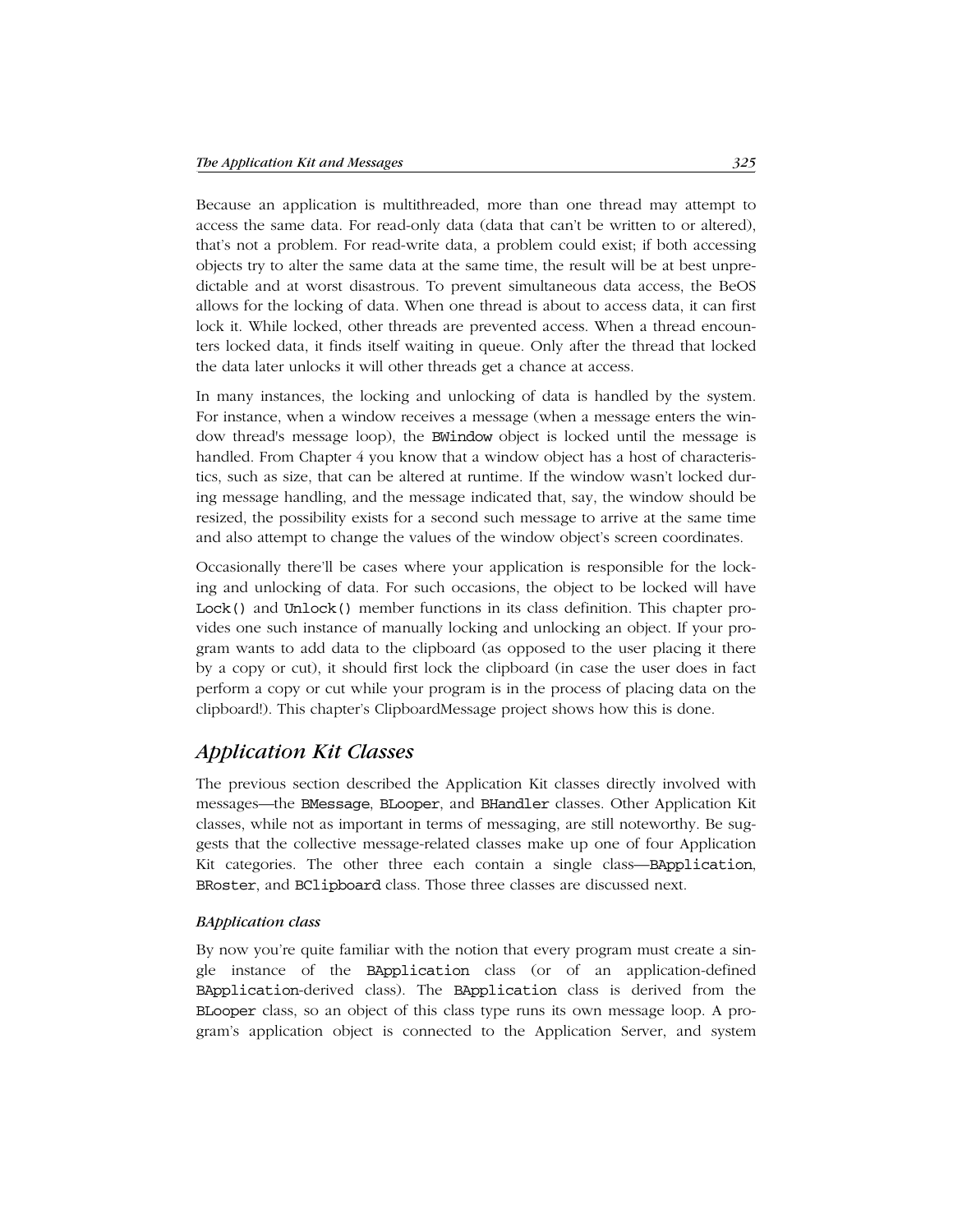messages sent to the program enter the application object's message loop. If a message is a system message (such as a B\_QUIT\_REQUESTED), it is eventually handled by a BApplication hook function (such as QuitRequested()). The BApplication class defines a MessageReceived() function that augments the BHandler version of this routine. If your program wants the application object to handle application-defined messages, it should override and augment the BApplication version MessageReceived(). To do that, your program defines a message constant, declares MessageReceived() in the BApplication-derived class declaration, and implements MessageReceived():

```
#define MY_APP_DEFINED_MSG 'mymg'
class MyAppClass : public BApplication {
   public:
                        MyAppClass();
       virtual void MessageReceived(BMessage* message);
};
void MyAppClass::MessageReceived(BMessage* message)
{
    switch (message->what) {
       case MY_APP_DEFINED_MSG:
          // handle this type of message
         break;
       default:
          inherited::MessageReceived(message);
          break;
    }
}
```
Previous example projects haven't made direct use of MessageReceived() in the application object. This chapter's AlertMessage project (discussed in the "Messageposting example project" section) provides a specific example.



Like the BApplication class, the BWindow class is derived from BLooper. So, like an application object, a window object runs a message loop. And, again like an application object, a window object has a connection to the Application Server—so a window can be the recipient of system messages. Examples of these interface system messages include B\_QUIT\_REQUESTED, B\_ZOOM, B\_MOUSE\_DOWN, B\_KEY\_DOWN, and B\_WINDOW\_RESIZED messages.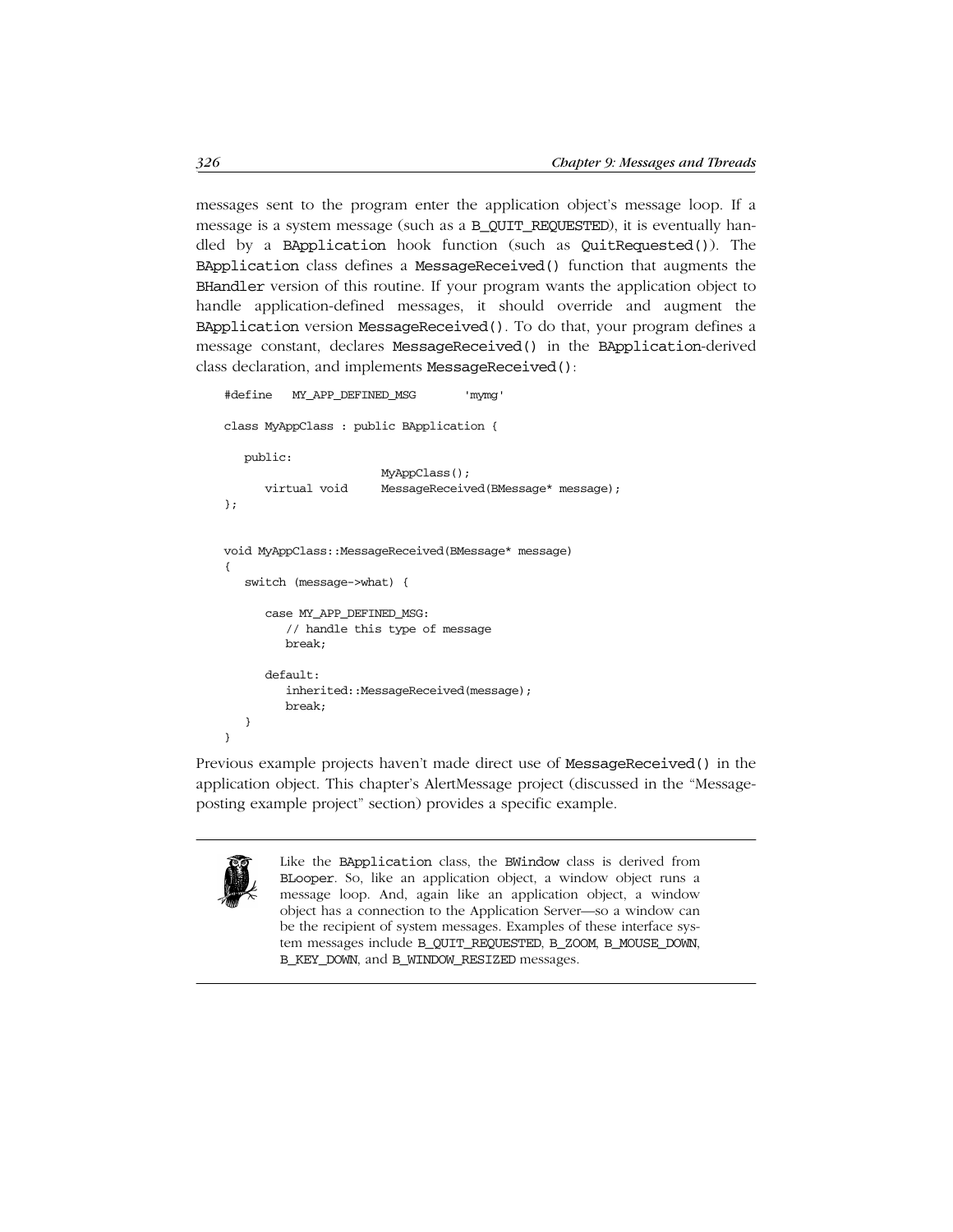# *BRoster class*

The system, of course, keeps track of all running applications. Some of the information about these processes is stored in a roster, or table, in memory. Much of this information about other executing applications is available to your executing application. Your program won't access this roster directly, though. Instead, it will rely on the be\_roster global variable. When an application launches, an object of the BRoster class is automatically created and assigned to be\_roster.

To garner information about or communicate via messages with another application, you simply refer to be\_roster and invoke one of the BRoster member functions. Some of the important BRoster functions and their purposes include:

# *GetAppList()*

Returns an identifier for each running application.

*GetAppInfo()*

Provides information about a specified application.

*ActivateApp()*

Activates an already running application by bringing one of its windows to the front and activating it.

### *Broadcast()*

Broadcasts, or sends, a message to all currently running applications.

# *IsRunning()*

Determines if a specified application is currently running.

# *Launch()*

Locates an application on disk and launches it.

# *FindApp()*

Locates an application (as Launch() does), but doesn't launch it.

One of the ways be\_roster identifies an application is by the program's signature (presenting you with another reason to make sure your application's signature is unique—as mentioned in Chapter 2, *BeIDE Projects*). The very simple RosterCheck example project in this chapter takes advantage of this in order to see how many instances of the RosterCheck program are currently running. RosterCheck allows itself to be launched more than once, but not more than twice.



When creating an application that is to allow for multiple instances of the program, you need make sure that the application flags field resource is set to multiple launch. Chapter 2 discusses this resource and how to set it. In short, you double-click on the project's resource file to open it, then click the Multiple Launch radio button in the Application Flags section.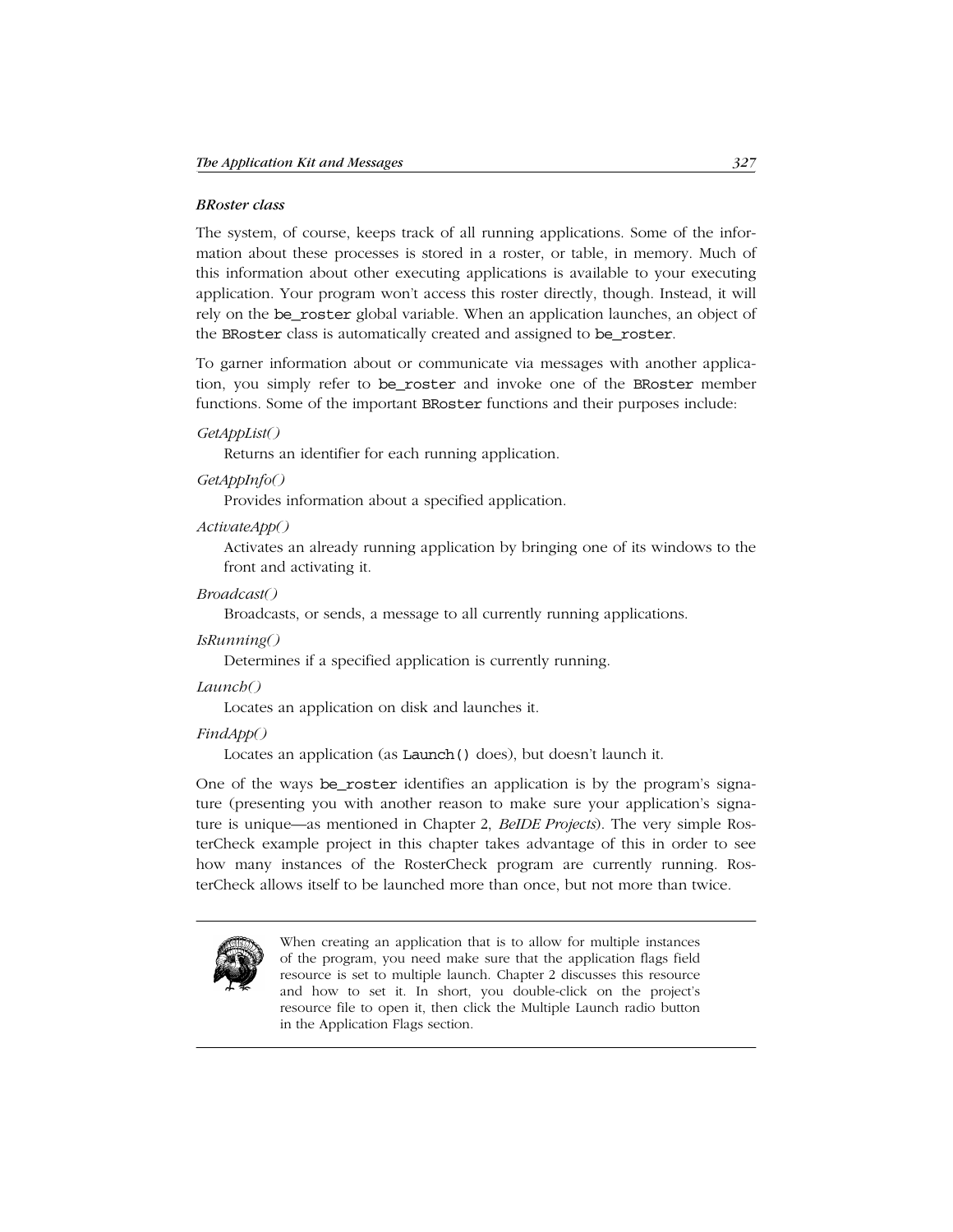The roster keeps track of each application that is running, including multiple instances of the same application. To check the roster and make use of the results, just a few lines of code in the application constructor are all that's needed:

```
MyHelloApplication::MyHelloApplication()
     : BApplication("application/x-dps-twoapps")
{
    BList theList;
    long numApps;
    be_roster->GetAppList("application/x-dps-twoapps", &theList);
   numApps = theList.CountItems();
    if (numApps > 2) {
       PostMessage(B_QUIT_REQUESTED);
       return;
    }
    BRect aRect;
    aRect.Set(20, 30, 220, 130);
    fMyWindow = new MyHelloWindow(aRect);
}
```
When passed an application signature and a pointer to a BList object, the BRoster function GetAppList() examines the roster and fills in the list object with an item for each currently running application with the matching signature. To know what to do next, you need at least a passing familiarity with the BList class, a class not yet mentioned in this book.

The BList class is a part of the Support Kit, which defines datatypes, classes, and utilities any application can use. An instance of the BList class is used to hold a list of data pointers in an orderly fashion. Keeping data in a BList is handy because you can then use existing BList member functions to further organize or manipulate the data. The partial listing of the BList class hints at the things a list can do:

```
class BList {
public:
             BList(int32 itemsPerBlock = 20);
             BList(const BList&);
    virtual ~BList();
   BList &operator=(const BList &from);
   bool AddItem(void *item);
   bool AddItem(void *item, int32 atIndex);
   bool AddList(BList *newItems);
  bool AddList(BList *newItems, int32 atIndex);
   bool RemoveItem(void *item);
   void *RemoveItem(int32 index);
   bool RemoveItems(int32 index, int32 count);
```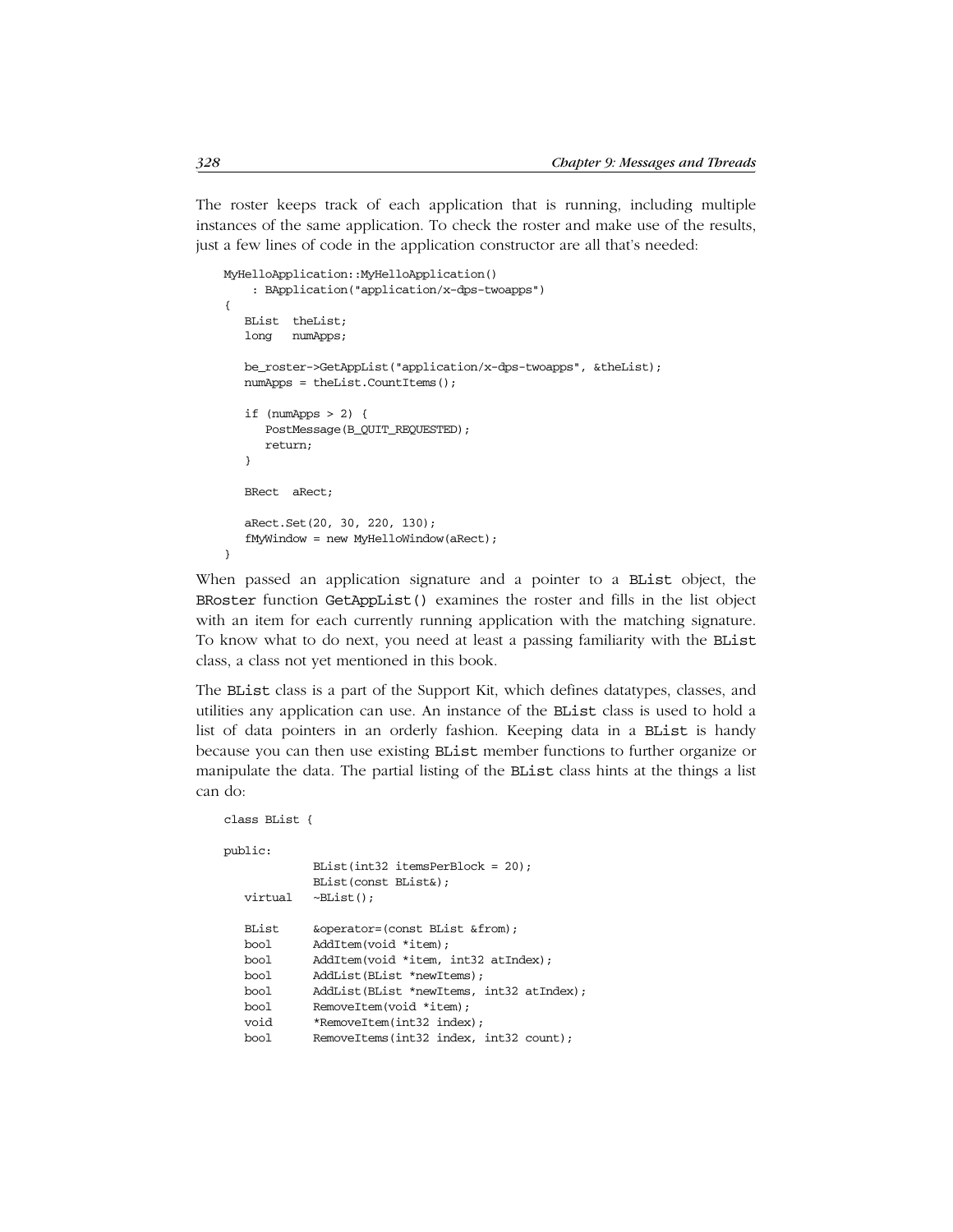}

```
 bool ReplaceItem(int32 index, void *newItem);
 void MakeEmpty();
void SortItems(int (*cmp)(const void *, const void *));
 bool SwapItems(int32 indexA, int32 indexB);
 bool MoveItem(int32 fromIndex, int32 toIndex);
 void *ItemAt(int32) const;
 void *ItemAtFast(int32) const;
 void *FirstItem() const;
 void *LastItem() const;
 void *Items() const;
 bool HasItem(void *item) const;
 int32 IndexOf(void *item) const;
 int32 CountItems() const;
 bool IsEmpty() const;
 ...
```
The pointers that are stored in a list can reference any type of data, so the BRoster function GetAppList() stores a reference to each running application with the specified signature. After calling GetAppList() you can find out how many instances of the application in question are currently running—just invoke CountItems() to see how many items are in the list. That's exactly what I do in the RosterCheck project:

```
BList theList;
long numApps;
be_roster->GetAppList("application/x-dps-twoapps", &theList);
numApps = theList.CountItems();
```
After the above code executes, numApps holds the number of executing instances of the RosterCheck program (including the instance that's just been launched and is executing the above code). The following code limits the number of times the user can execute RosterCheck to two; if you try to launch RosterCheck a third time, the program will immediately quit:

```
if (numApps > 2) {
  PostMessage(B_QUIT_REQUESTED);
    return;
}
```
A more well-behaved version of RosterCheck would post an alert explaining why the program quit. It would also have some reason for limiting the number of instances of the program—my arbitrary limit of two exists so that I can demonstrate that the roster in general, and a BRoster member function in particular, work!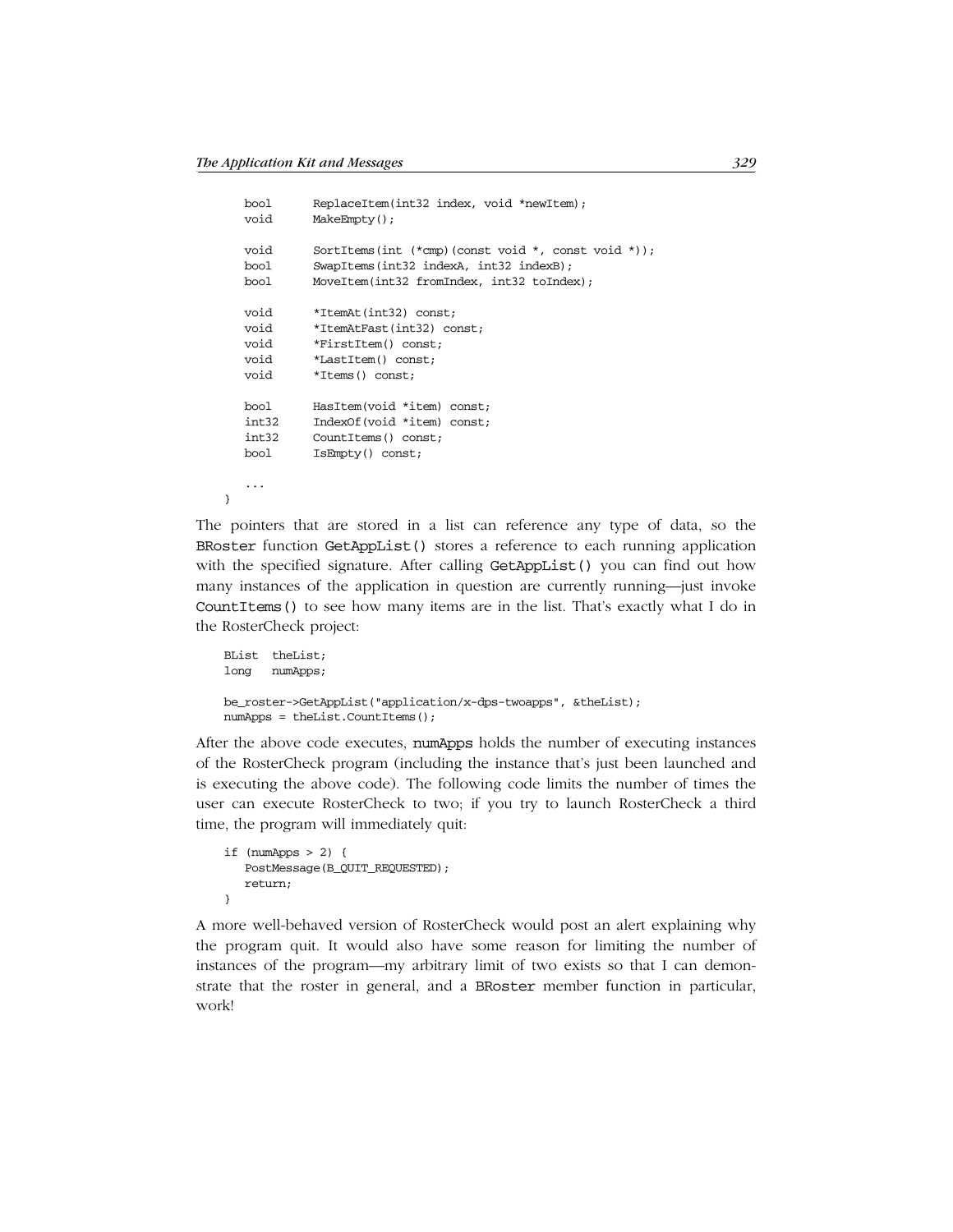# *BClipboard class*

The previous section described the system's application roster, the be\_roster global object used to access the roster, and the BRoster class that defines the type of object be\_roster is. The clipboard works in a similar vein: there's one system clipboard, it's accessed by a be\_clipboard global object, and that object is of the Be class BClipboard.

Objects of some class types make use of be\_clipboard without any intervention on your part. For instance, in Chapter 8, *Text*, you saw that a BTextView object automatically supports the editing functions cut, copy, paste, and select all. When the user cuts text from a BTextView object, the object places that text on the system clipboard. Because this clipboard is global to the system, the cut data becomes available to both the application from which the data was cut and any other application that supports the pasting of data.

As you may suspect, when editing takes place in a BTextView object, messages are involved. In particular, the BTextView object responds to B\_CUT, B\_COPY, B\_PASTE, and B\_SELECT\_ALL messages. The B\_CUT and B\_COPY messages add to the clipboard the currently selected text in the text view object that's the focus view. The B\_PASTE message retrieves text from the clipboard and pastes it to the insertion point in the text view object that's the focus view. If you want your program to manually force other text to be added to the clipboard, or if you want your program to manually retrieve the current text from the clipboard without pasting it anywhere, you can do so by directly accessing the clipboard.

To fully appreciate how to work with the clipboard, you'll want to read this chapter's "Working with BMessage Objects*"* section. In particular, the "Data, messages, and the clipboard" subsection discusses messages as they pertain to the clipboard, and the "Clipboard example project" subsection provides an example of adding text directly to the clipboard without any intervention on the part of the user.

# *Application-Defined Messages*

Up to this point, you've dealt mostly with system messages—messages generated and dispatched by the system. The Message Protocols appendix of the Be Book defines all the system messages. In short, system messages fall into the following categories:

*Application system messages*

Such a message concerns the application itself, and is delivered to the BApplication object. The application handles the message by way of a hook function, as described in Chapter 4. B\_QUIT\_REQUESTED is one application message with which you're familiar.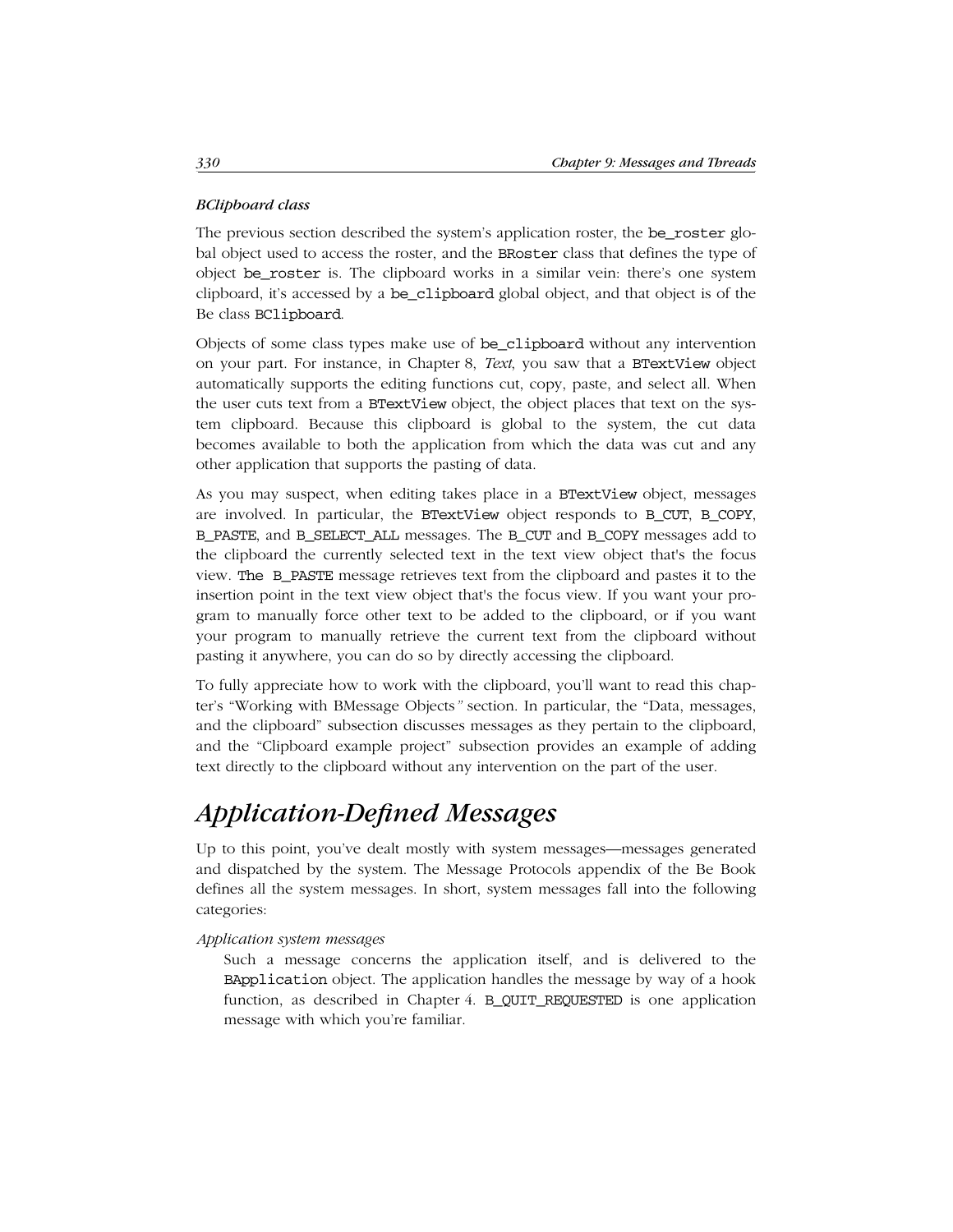### *Interface system messages*

Such a message concerns a single window, and is delivered to a BWindow object. The window handles the message by way of a hook function, or, if the message affects a view in the window, passes it on to the BView object, which handles it by way of a hook function. A B\_WINDOW\_ACTIVATED message is an example of an interface message that would be handled by a window, while a B\_MOUSE\_DOWN message is an example of an interface message that would be passed on to a view (the view the cursor was over at the time of the mouse button click) for handling.

### *Standard messages*

Such a message is produced by either the system or application, but isn't handled by means of a hook function. The editing messages covered in Chapter 8-B\_CUT, B\_COPY, B\_PASTE, and B\_SELECT\_ALL-are examples of standard messages. When a user selects text in a BTextView object and presses Command-x, the affected window generates a B\_CUT message that is sent to the text view object. That object automatically handles the text cutting by invoking the BTextView function Cut().

The system and standard messages are important to making things happen in your application—they allow the user to interact with your program. But these messages are only a part of the powerful Be messaging system. Your application is also free to define its own message constants, create messages of these application-defined types, add data to these messages, and then pass the messages on to other object or even other applications.

# *Message Handling*

An application-defined message can be issued automatically in response to a user action such as a menu item selection or a control activation. Your application can also issue, or post, a message explicitly without any user intervention. Before going into the details of application-defined messages, a quick review of system messages will minimize confusion between how these different types of messages are handled.

# *System message handling*

When an application receives a system message, it is dispatched by sending the message to the affected BHandler object. That object then invokes a hook function—a function specifically implemented to handle one particular type of system message.

A system message is the result of an action external to the application. The message is generated by the operating system, and is delivered to an application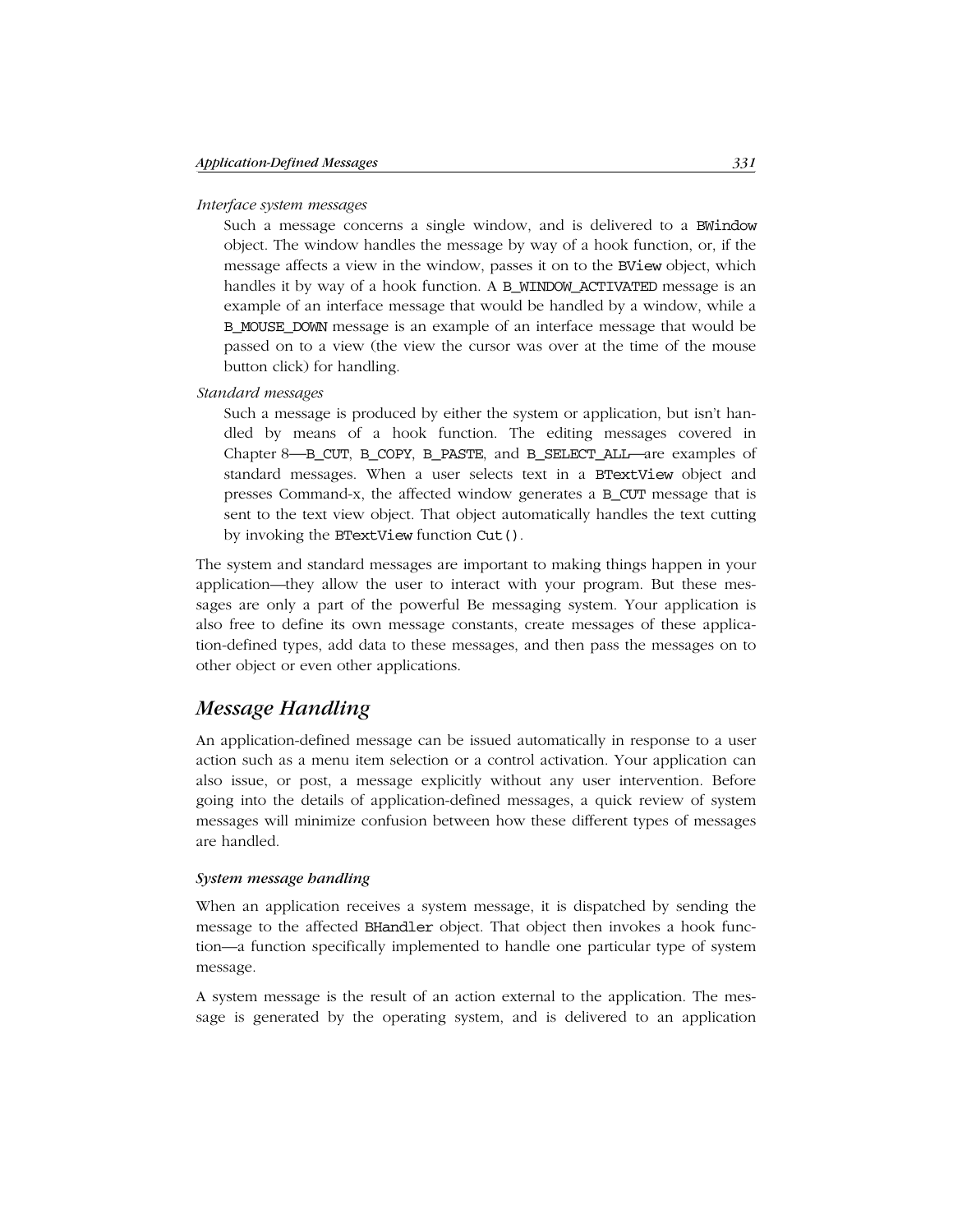object or a window object. That object, or an object the message is subsequently passed to, invokes the appropriate hook function.

As an example, consider a mouse button click. The click of a mouse button inspires the Application Server to generate a B\_MOUSE\_DOWN message. The server passes this message to the affected window (the window under the cursor at the time of the mouse button click). A BWindow object is a looper, so the window has its own thread that runs a message loop. From this loop, the message is dispatched to a handler, which in this example is the affected view (the view under the cursor at the time of the mouse button click). A BView object is a handler, so it can be the recipient of a passed message. A handler object in general, and a BView-derived object in particular, has its own hook functions (either inherited from the BView class or overridden). For a B\_MOUSE\_DOWN message, the pertinent function the view invokes is the BView hook function MouseDown(). Figure 9-2 illustrates system message dispatching for this situation.



*Figure 9-2. A message moves from the Application Server to a view*

In Figure 9-2, you see that the window invokes a function named DispatchMessage(). This is a BLooper function that BWindow augments (overrides in order to add window-specific functionality, and then invokes the inherited version as well). DispatchMessage() is responsible for forwarding a system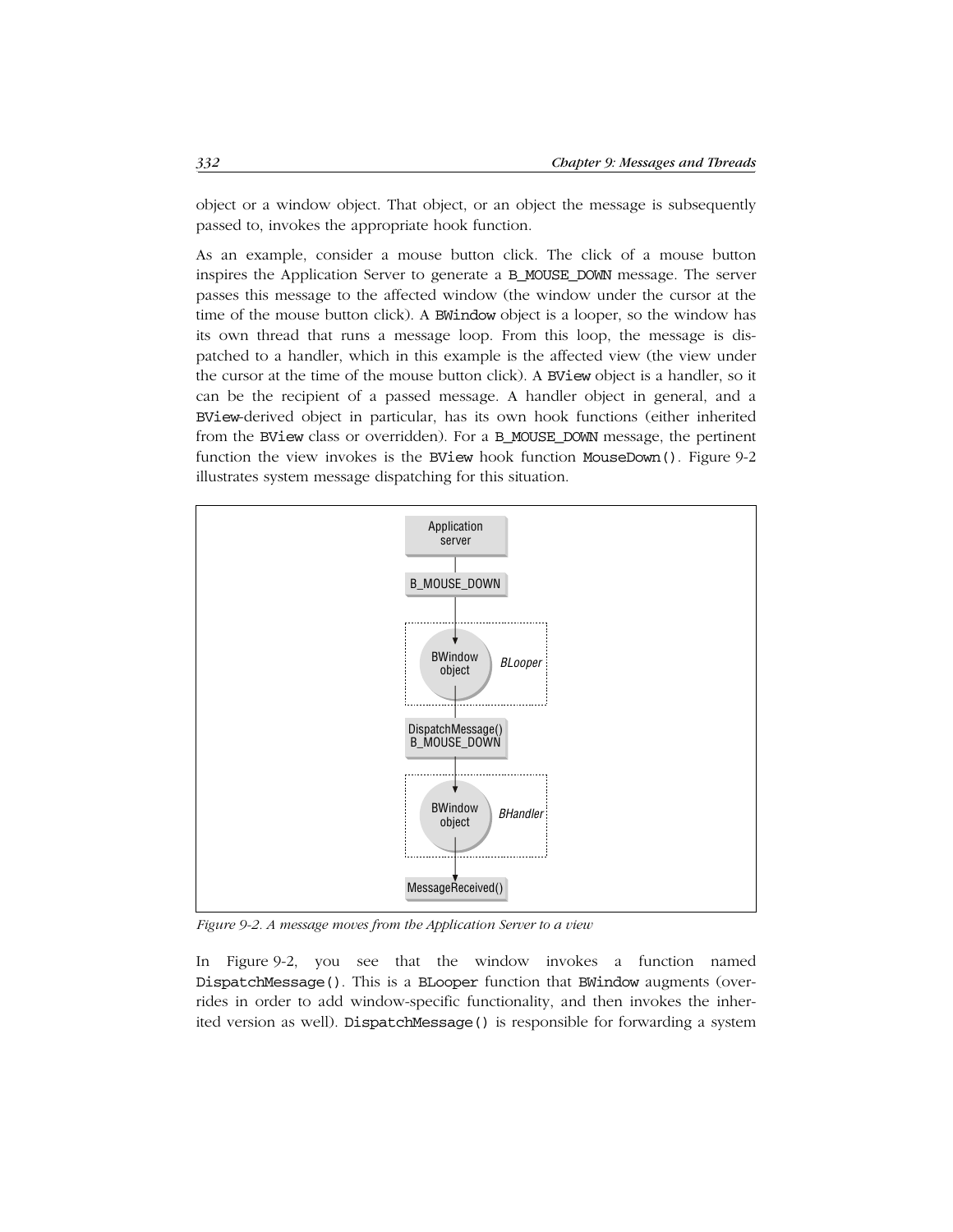message to the affected view. While your application can override DispatchMessage(), it should seldom need to. Similarly, while DispatchMessage() can be invoked directly, it's best to leave the timing of the call to the system. Leave it to the looper object (whether the application or a window) to automatically use this message-forwarding routine as it sees fit. In this example, DispatchMessage() will make sure that the BView object's version of the hook function MouseDown() is invoked.

Chapter 4 provided a variety of examples that demonstrated system message handling, including B\_MOUSE\_DOWN and B\_KEY\_DOWN messages. If you refer back to any of these examples, you'll see that each uses a hook function.

# *Application-defined message handling and implicitly generated messages*

An application-defined message isn't handled by means of a hook function. The very fact that your application defines the message means that no pre-existing hook function could be included in whatever BHandler-derived class the recipient object belongs to. Instead, an application-defined message is always dispatched by way of a call to MessageReceived(). The looper object that receives the message passes it to a handler object, which uses its version of MessageReceived() to carry out the message's action. That leads to the distinction that a system message is usually handled by a hook function (some systemgenerated messages, such as the standard messages resulting from text edits, need to be handled by a version of MessageReceived()), while an application-defined message is always handled by a MessageReceived() function.

You've seen several examples of how an application works with applicationdefined messages—most notably in the chapters that deal with controls and menus (Chapter 6, *Controls and Messages*, and Chapter 7, *Menus*). For instance, a program that implements message handling through a menu item first defines a message constant:

#define MENU\_ADV\_HELP\_MSG 'help'

The program then includes this message constant in the creation of a new BMessage object—as is done here as part of the process of creating a new BMenuItem:

```
menu->AddItem(new BMenuItem("Advanced Help",
                             new BMessage(MENU_ADV_HELP_MSG)));
```
Finally, the message constant appears in a case section in the BWindow object's MessageReceived() function—as in this snippet:

```
void MyHelloWindow::MessageReceived(BMessage* message)
{
    switch (message->what) {
```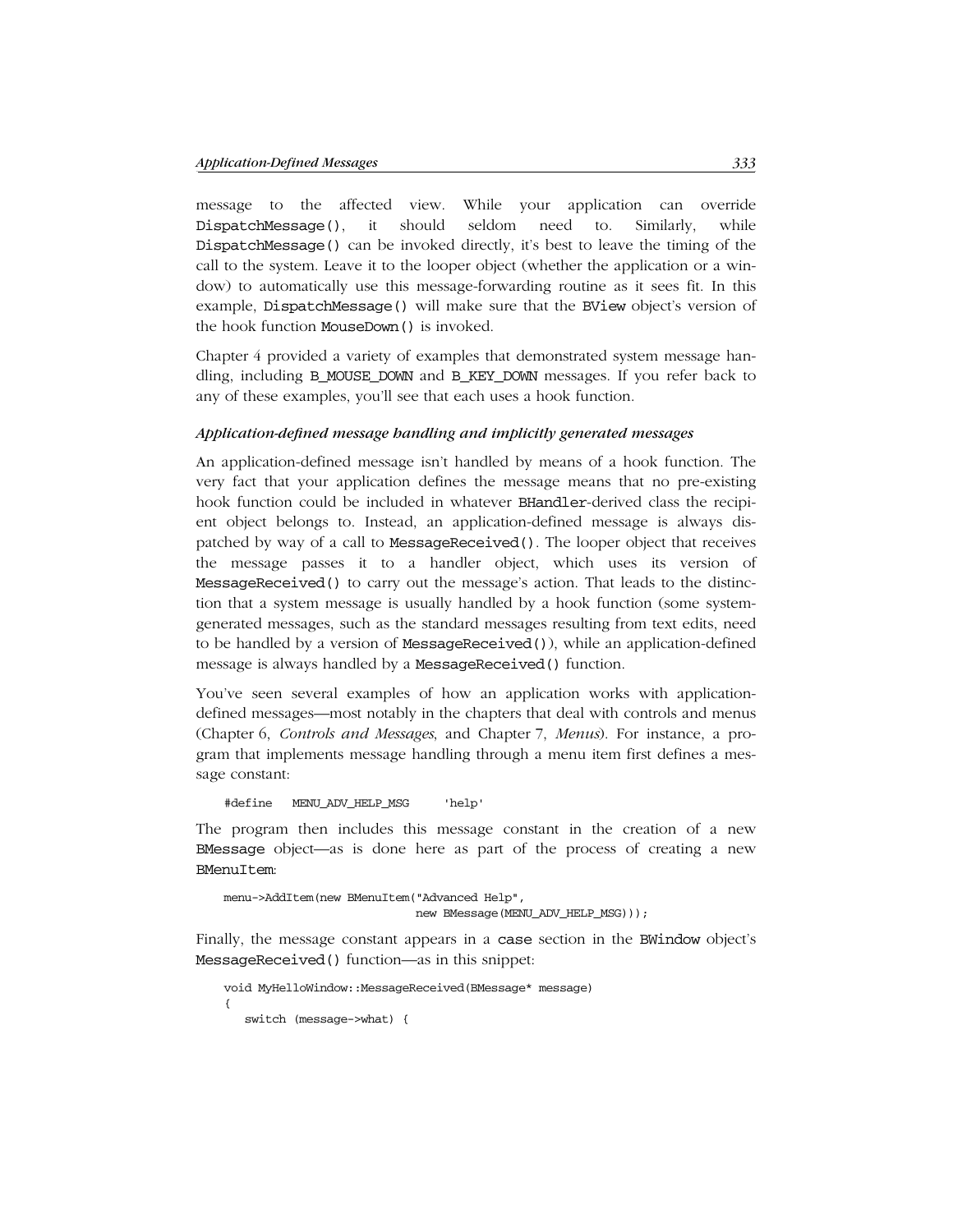```
 case MENU_ADV_HELP_MSG:
         OpenHelpWindow(MENU ADV HELP MSG);
          break;
       // other case sections here
       default:
          BWindow::MessageReceived(message);
    }
}
```
Like a system message, an application-defined message relies on the BLooperinherited function DispatchMessage() to transfer the application-defined message from the looper to the handler. Again, your code shouldn't ever have to redefine DispatchMessage() or invoke it directly. As shown in Figure 9-3, in this example the BWindow object is both the looper and handler. The menu item– generated message is placed in the window's message loop, and the window object sends the message to itself and invokes the window's version of MessageReceived() via the BWindow version of DispatchMessage().



*Figure 9-3. A message moves from a window back to that window*



While the window generates the message and delivers it to itself, the Application Server may play a role in the act. This is most evident for a message generated by a menu item or control. In each case, the Application Server inserts when data into the message so the application knows at what instant the event (generally a mouse button click) that initiated the message occurred.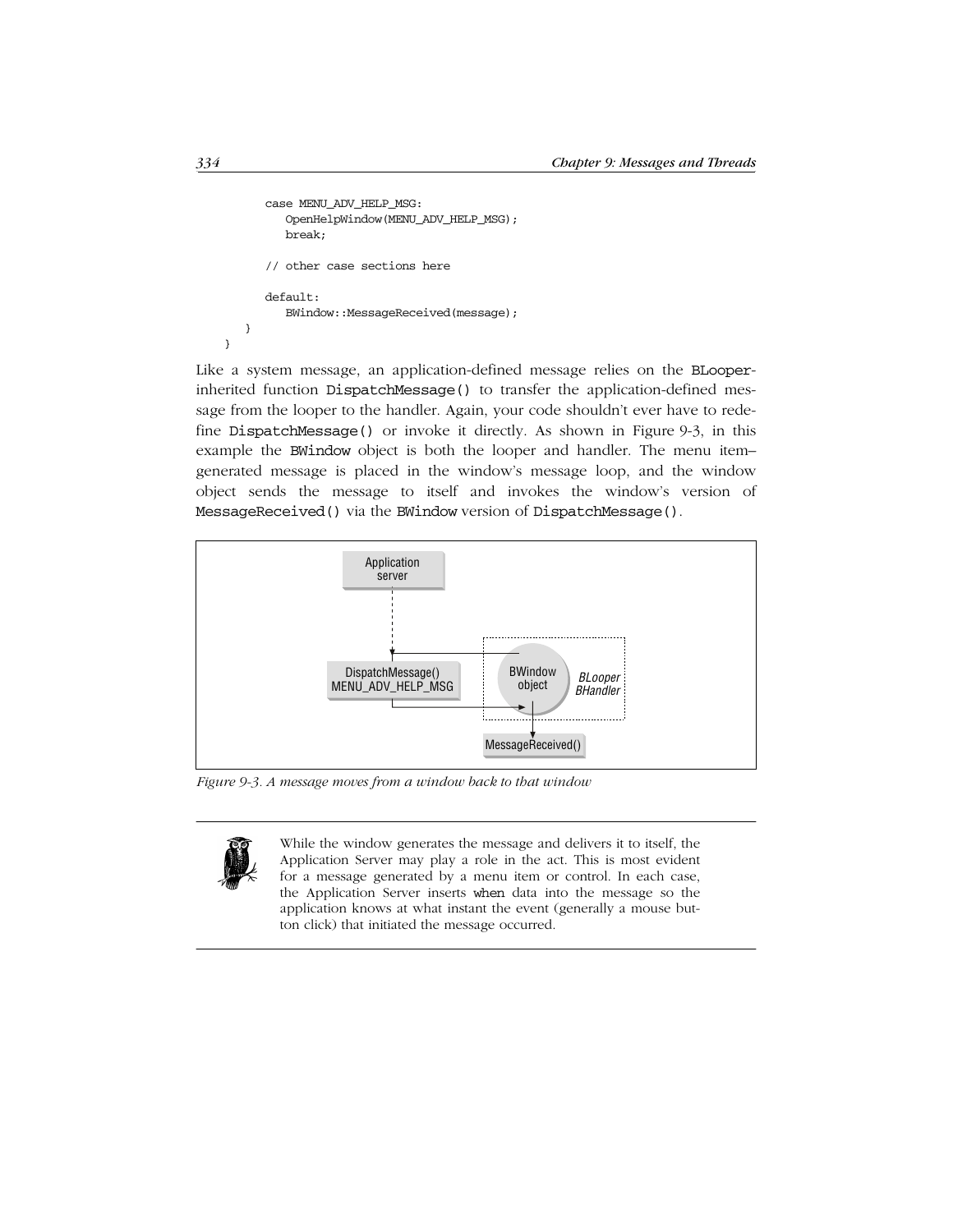# *Application-defined message handling and explicitly generated messages*

A user request, such as menu item selection or control activation, is one way an application-defined message gets generated and MessageReceived() gets invoked. In this case, the message is created and passed automatically. You may encounter other instances where it's appropriate for one object in a program to receive information, or take some action, based on circumstances other than a user action. To do that, your program can have an object (such as a window) create a message object, and then have that message posted to a looper object.

As an example, consider a window that needs to pass some information to the application. Perhaps the window is performing some lengthy task, and it wants the application to know when the task is completed. The window could create a BMessage object and send it to the application. In a simple case, the arrival of the message might be enough information for the application. However, a message can contain any amount of information, so a more sophisticated example might have the message holding information about the completed task, such as the length of time it took to execute the task.

When PostMessage() is called, the specified message is delivered to the looper the function is called upon. You've seen this in all of the example projects to this point. When the user clicks on a window's close button, the window's QuitRequested() hook function is invoked. In that function, the application object invokes PostMessage(). Here the application object acts as a looper to post the message, then acts as a handler to dispatch the message to its MessageReceived() function:

```
bool MyHelloWindow::QuitRequested()
{
    be_app->PostMessage(B_QUIT_REQUESTED);
    return(true);
}
```
A message posted to a looper via a call to PostMessage() gets delivered, or dispatched, via the DispatchMessage() function. When it comes time to send a message, the sender (the looper object) calls PostMessage(). PostMessage() in turn calls DispatchMessage(). In the above version of QuitRequested(), the message posted is a Be-defined message, but that needn't be the case—it could be an application-defined one. In such a case, an object such as a window would create the message using new and the BMessage constructor (as discussed ahead). If the message was to be delivered to the application, the message could then be posted just as it was in QuitRequested(). Figure 9-4 illustrates the process.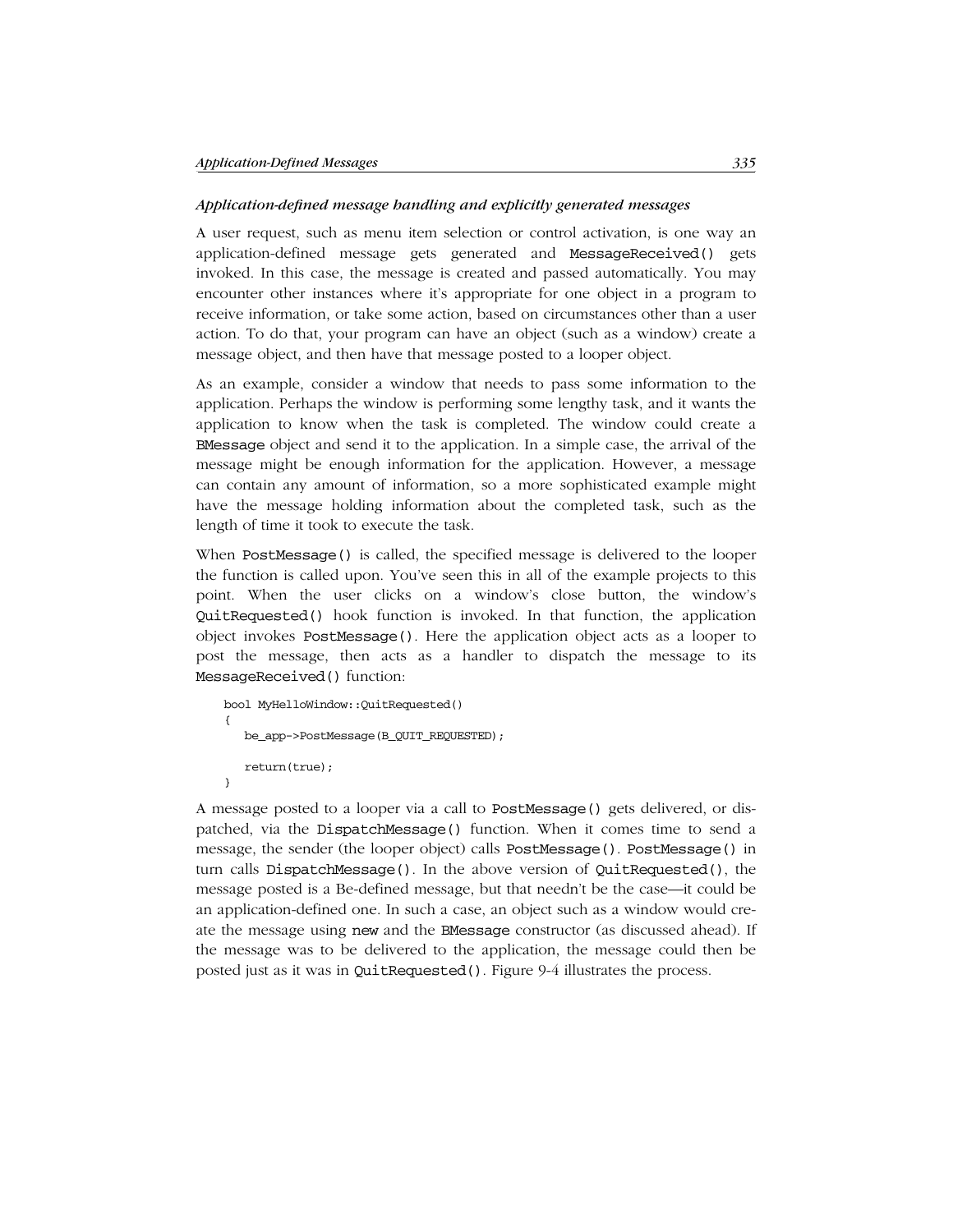

*Figure 9-4. A message moves from a window to the application*

# *Working with BMessage Objects*

The preceding section served as an introduction to how an application might create a message object and send it to another object. That section was just that—an introduction. Here you'll see the details—and code—for creating, posting, and handling BMessage objects.

# *Creating a message*

The BMessage constructor has a single parameter—a uint32 value represents the new message object's command constant. System message command constants always begin with B\_, as in B\_QUIT\_REQUESTED and B\_MOUSE\_DOWN, so to be quickly recognized as an application-defined message, your application-defined command constants should begin with any other combination of characters. Additionally, each system message's command constant is defined to be a four-character string that consists of only uppercase characters and, optionally, underscore characters. Defining an application-defined message by any other scheme (such as using all lowercase characters) ensures that the message won't be misinterpreted as a system message. Here's an example of the creation of a BMessage object:

```
#define WAGER_MSG 'wger'
BMessage firstRaceWagerMsg = new BMessage(WAGER_MSG);
```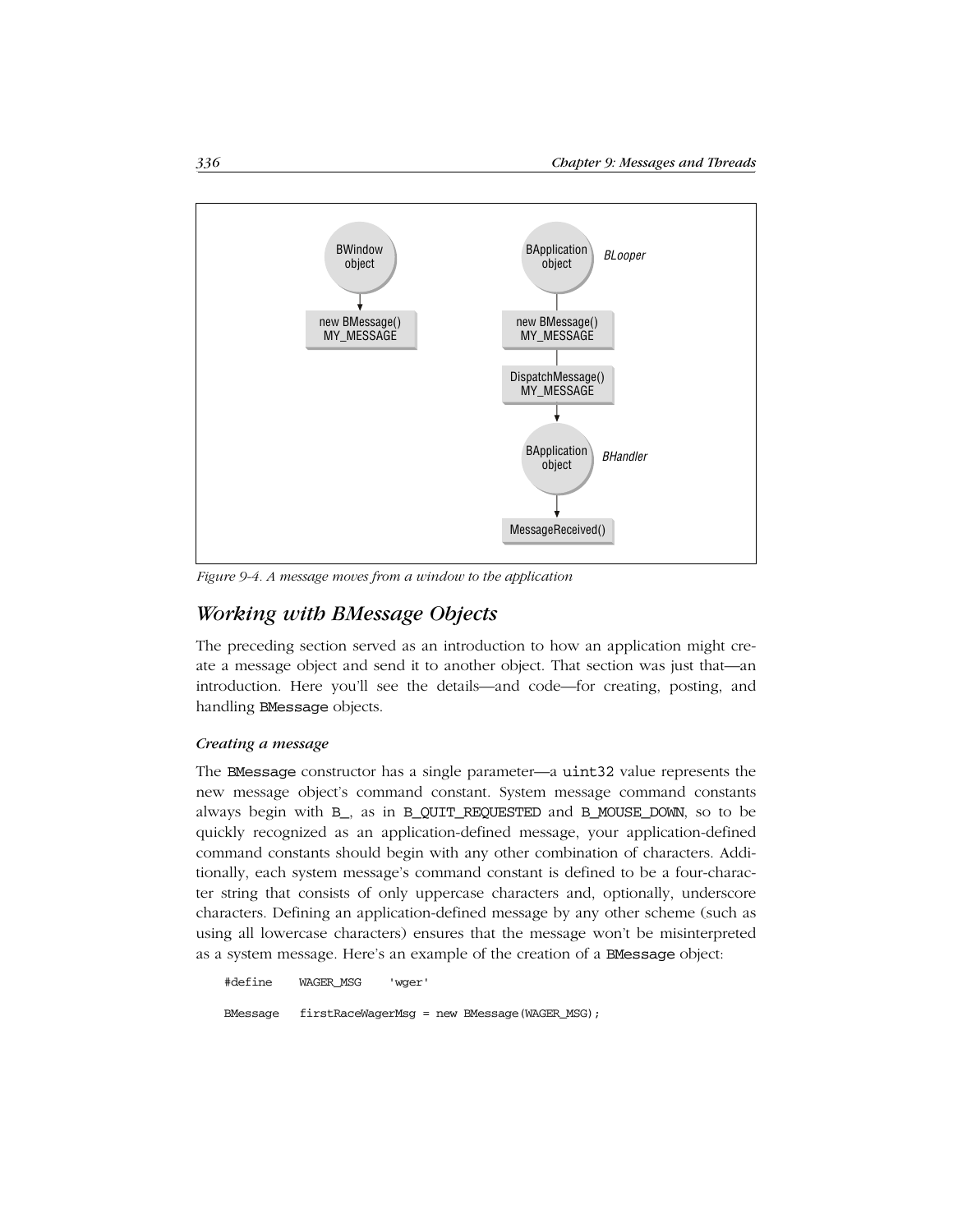The BMessage constructor sets the what data member of the new message object to the value of the command parameter. As you've seen, it's the value of what that's used by MessageReceived():

```
void MyHelloWindow::MessageReceived(BMessage* message)
{
    switch (message->what) {
       case WAGER_MSG:
          // handle message;
 ...
    }
}
```
A message always has a command constant, and it may include data. Regardless of whether a message holds data, it's posted to a looper, and dispatched to a handler, in the same way. The firstRaceWagerMsg consists of nothing more than a command constant, but it is nonetheless a complete message. So before increasing the complexity of message-related discussions by examining how data is added to and extracted from a message object, let's use the simple message to see how a message is posted to a looper and then dispatched to a handler.

# *Posting and dispatching a message*

Once created, a message needs to be placed in the message loop of a looper's thread and then delivered to a handler. The looper is an object of the BLooper class or an object of a BLooper-derived class, such as the application object or a window object. The handler is an object of the BHandler class or an object of a BHandler-derived class, such as, again, the application object or a window object (refer back to Figure 9-1 to see the pertinent part of the BeOS API class hierarchy). A call to PostMessage() places a message in the queue of the looper whose PostMessage() function is called, and optionally specifies the handler to which the message is to be delivered. This BLooper member function has the following parameter list:

```
status_t PostMessage(BMessage *message,
                      BHandler *handler,
                      BHandler *replyHandler = NULL)
```
The first parameter, message, is the BMessage object to post. The second parameter, handler, names the target handler—the BHandler object to which the message is to be delivered. The replyHandler, which is initialized to NULL, is of interest only if the target handler object is going to reply to the message (more typically the target handler simply handles the message and doesn't return any type of reply). While the poster of the message and the target of the message don't have to be one and the same, they can be—as shown in this snippet (read the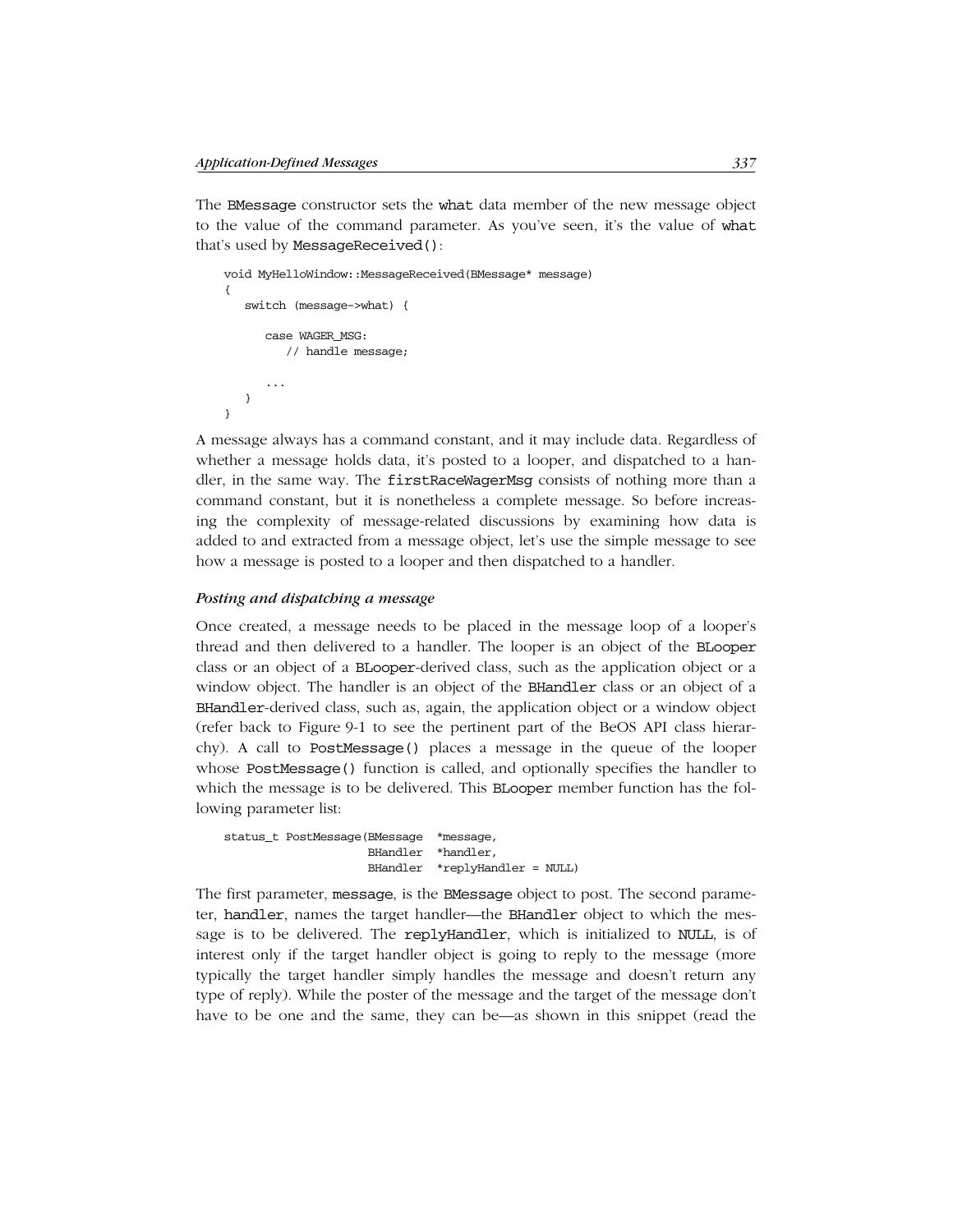"Menu Items and Message Dispatching" sidebar for a look at how previous example projects have been doing this):

| #define  | WAGER MSG | 'waer'                                                |
|----------|-----------|-------------------------------------------------------|
| BMessage |           | $firstRaceWagerMsq = new BMessage(WAGER MSG);$        |
|          |           | theWindow->PostMessage(firstRaceWagerMsg, theWindow); |

A posted message is placed in the looper's message queue, where it takes its place behind (possibly) other messages in the queue in preparation to be delivered to the target handler object. The looper object continually checks its queue and calls the BLooper function DispatchMessage() for the next message in the queue. When your posted message becomes the next in the queue, the looper invokes DispatchMessage() to pass the message to the target handler. The effect is for the posted message to reach the target handler's MessageReceived() function. If that routine has a case label that matches the message's what data member, the handler acts on the message. Since the above code names a window as both the looper and the target handler, the window must have a MessageReceived() function set up to take care of a message of type WAGER\_MSG (if it doesn't, the program won't fail—the posted message simply isn't acted upon):

```
void MyHelloWindow::MessageReceived(BMessage* message)
{
    switch (message->what) {
       case WAGER_MSG:
          // handle message;
 ...
    }
}
```
The BLooper class provides another way to call PostMessage()—a sort of shorthand method that in many cases saves you the (admittedly simple) step of creating a BMessage object. Instead of passing a BMessage object as the first PostMessage() parameter, simply pass the command constant that represents the type of message to be posted. Here's how a WAGER\_MSG could be posted:

```
theWindow->PostMessage(WAGER_MSG, theWindow);
```
When a command constant is passed in place of a BMessage object, the PostMessage() function takes it upon itself to do the work of creating the BMessage object and initializing the new object's what data member to the value of the passed command constant. This method of invoking PostMessage() is acceptable only when the message to be created contains no data (other than the command constant itself). If a posted message object is to include additional data, then PostMessage() won't know how to add it to the newly created message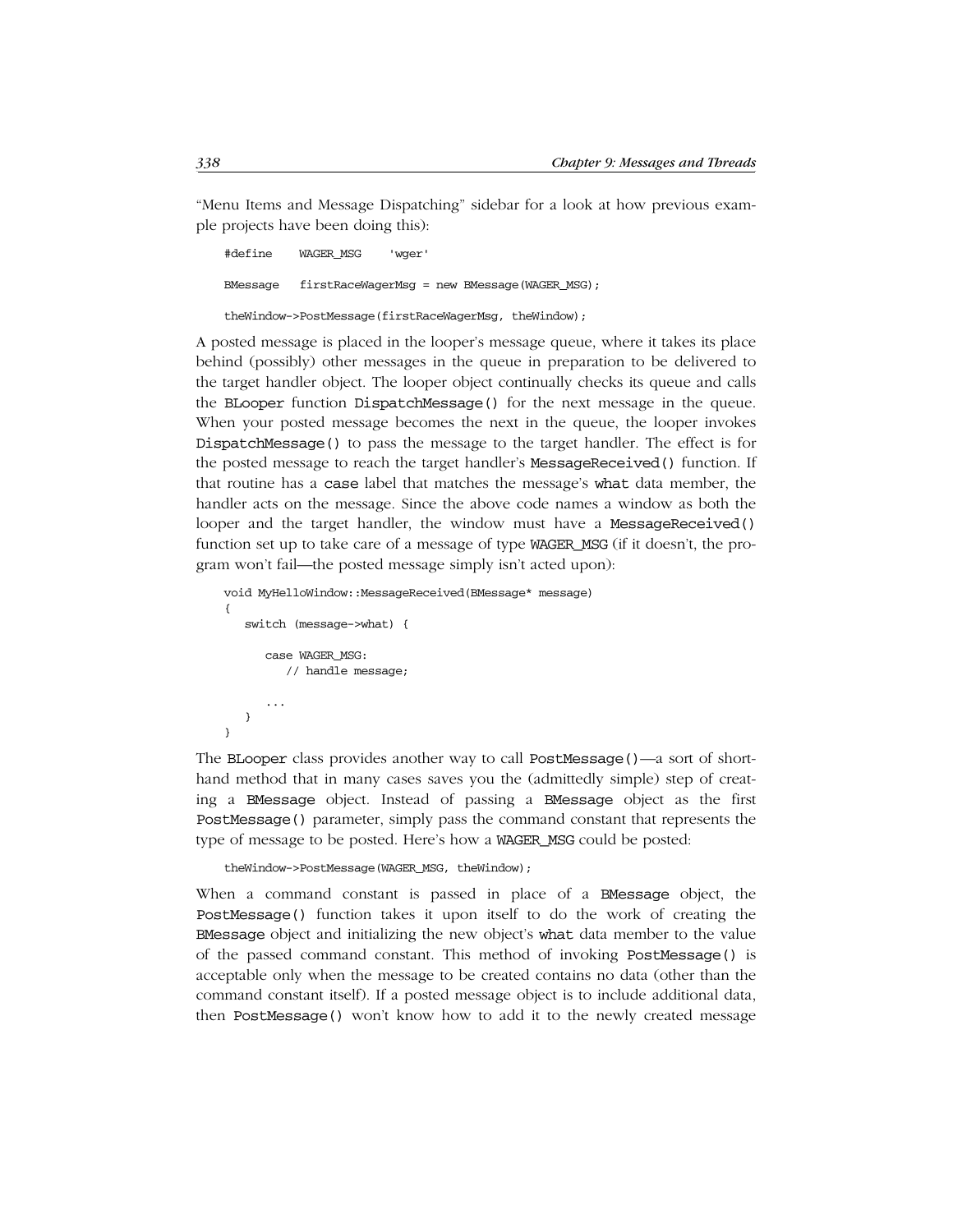# *Menu Items and Message Dispatching*

The code in this section shows that the poster of the message and the target of the message can be the same object. You've already seen this situation several times when working with menus, though the comparison may not be immediately noticeable. When a new menu item is created and added to a menu, a new BMessage object is created and associated with the new menu item:

```
#define MENU_OPEN_MSG 'open'
BMenu *menu;
BMenuItem *menuItem;
menu = new BMenu("File");
menuItem = new BMenuItem("Open", new BMessage(MENU_OPEN_MSG));
menu->AddItem(menuItem);
```
When the user selects the Open menu item, the MENU\_OPEN\_MSG message is sent to the message loop of the window that holds the menu item. No call to PostMessage() is needed, as the system implicitly dispatches the message by way of a call to DispatchMessage(). By default, the BMenuItem constructor has made this same window the handler of this message, so the message typically gets dispatched to the MessageReceived() function of the window (though it could end up going to a hook function if the menu item message was a system message such as B\_QUIT\_REQUESTED):

```
void MyHelloWindow::MessageReceived(BMessage* message)
{
    switch(message->what)
    {
       case MENU_OPEN_MSG:
          // open a file;
          break;
 ...
    }
}
```
While the system takes care of menu handling without your code needing to include an explicit call to PostMessage(), the effect is the same.

While the target handler for a menu item-associated message is the window that holds the menu, you can change this default condition. A BMenuItem is derived from the BInvoker class (a simple class that creates objects that can be invoked to send a message to a target), so you can call the BInvoker function SetTarget() to make the change. After the following call, an Open menu item selection will send a MENU\_OPEN\_MSG to the application's version of MessageReceived() rather than to the window's version of this function:

```
menuItem->SetTarget(be_app);
```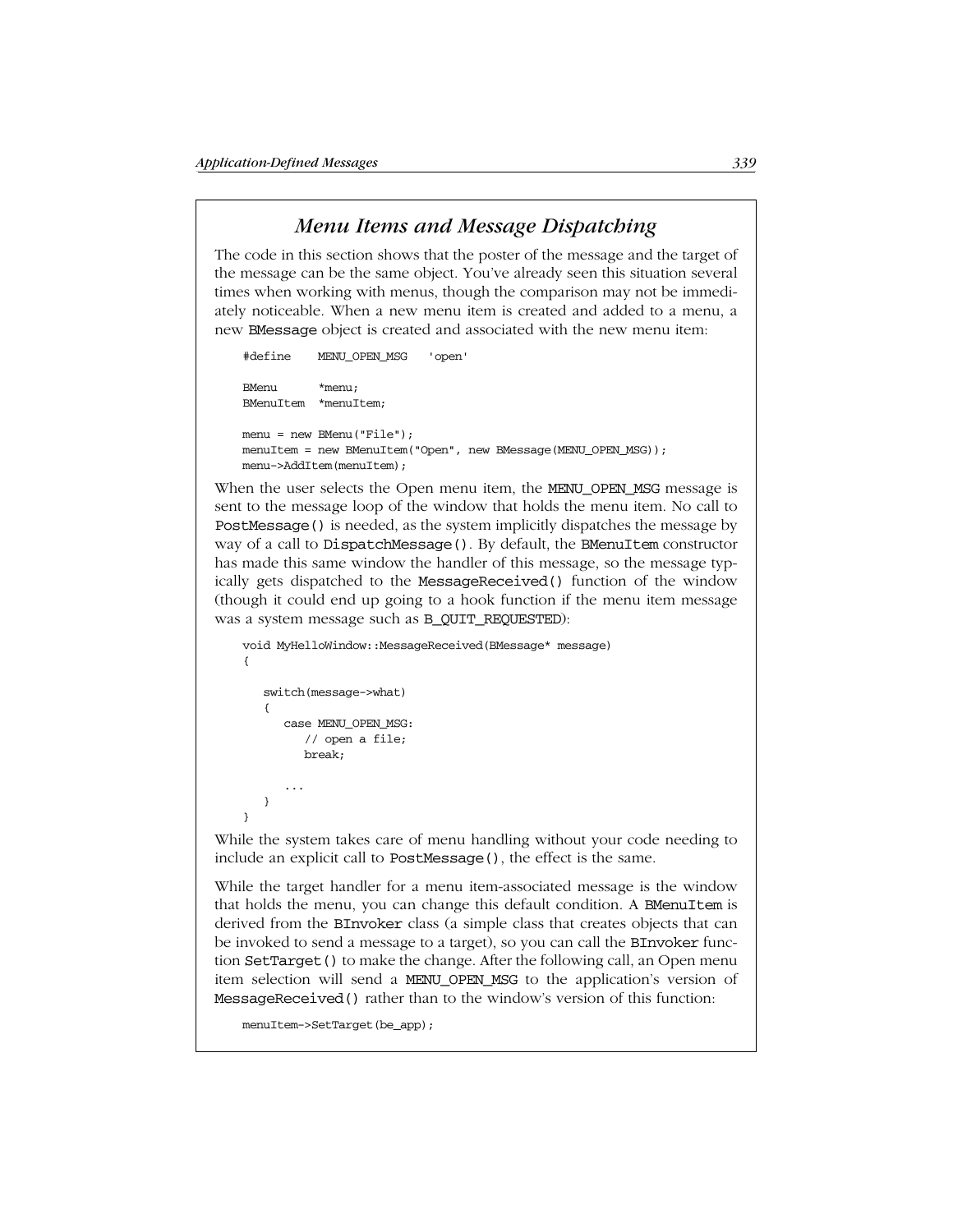object. Working with more complex messages—messages that hold data—is the subject of the next section.

# *Message-posting example project*

The WindowMessage1 project demonstrates one way to stagger windows. Moving windows about the screen is a trivial task that doesn't necessarily require the use of messages. That's all the better reason to choose this chore for a message-related example—it lets me concentrate on working with messages rather than on solving a difficult problem!

A new WindowMessage1 window has a File menu that consists of a single item: a New item that creates a new window. The program begins by opening a single window near the upper-left corner of the screen. When the user chooses New from the File menu, all open windows jump 30 pixels down and 30 pixels to the right of their current locations. Thus, if a user chooses New a number of times (without moving the windows as they're created), the windows end up staggered (as shown in Figure 9-5) rather than piled up like cards in a deck.



*Figure 9-5. The staggered windows of the WindowMessage1 program*

The WindowMessage1 project defines two application-defined message constants. A message of type MENU\_NEW\_WINDOW\_MSG is implicitly generated whenever the user selects the New menu item. A message of type MOVE\_WINDOWS\_MSG is explicitly posted as a part of carrying out a New menu item selection:

| #define | MENU NEW WINDOW MSG | 'nwwd' |
|---------|---------------------|--------|
| #define | MOVE WINDOWS MSG    | 'anwd' |

The MyHelloWindow constructor adds a menubar with the single menu to a new window. The AddItem() function that adds the menu item is responsible for associating a BMessage of type MENU\_NEW\_WINDOW\_MSG with the menu item:

```
MyHelloWindow::MyHelloWindow(BRect frame)
     : BWindow(frame, "My Hello", B_TITLED_WINDOW, B_NOT_ZOOMABLE)
{
    frame.OffsetTo(B_ORIGIN);
```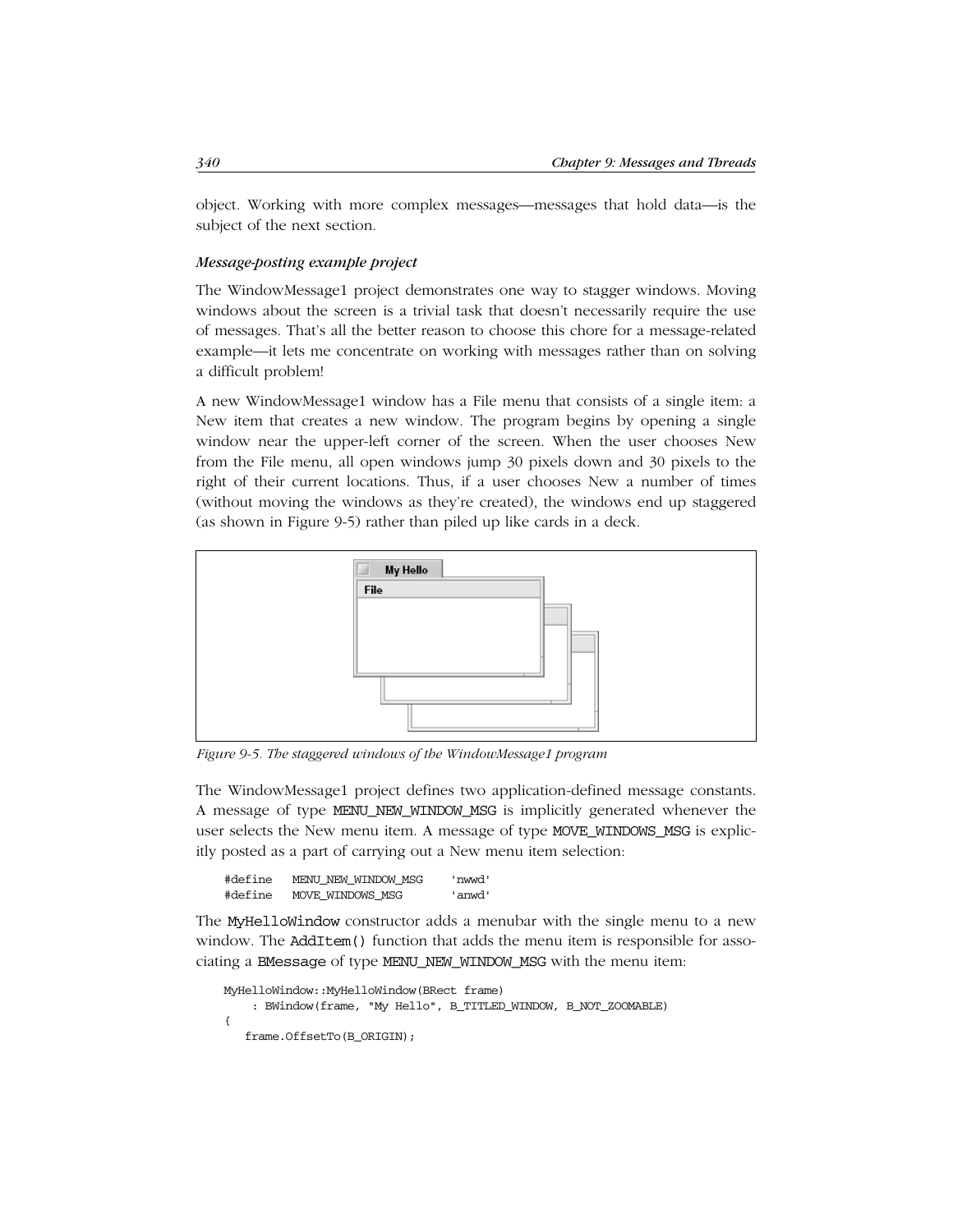```
 frame.top += MENU_BAR_HEIGHT + 1.0;
 fMyView = new MyDrawView(frame, "MyDrawView");
 AddChild(fMyView);
 BMenu *menu;
 BRect menuBarRect;
 menuBarRect.Set(0.0, 0.0, 10000.0, MENU_BAR_HEIGHT);
 fMenuBar = new BMenuBar(menuBarRect, "MenuBar");
 AddChild(fMenuBar);
menu = new BMenu("File");
 fMenuBar->AddItem(menu);
 menu->AddItem(new BMenuItem("New Window",
               new BMessage(MENU_NEW_WINDOW_MSG)));
Show();
```

```
}
```
Each time the New menu item is selected, a copy of the menu item's message is created. A message object of this type consists of nothing more than the message constant MENU\_NEW\_WINDOW\_MSG. The new message object is sent to the message's handler. By default, this handler is the window the menu item appears in. So it is the MessageReceived() function of the MyHelloWindow class that becomes responsible for handling the message generated by a New menu item selection:

```
void MyHelloWindow::MessageReceived(BMessage* message)
{
    switch (message->what) {
       case MENU_NEW_WINDOW_MSG:
          be_app->PostMessage(MOVE_WINDOWS_MSG, be_app);
          break;
       default:
          BWindow::MessageReceived(message);
    }
}
```
If I wanted the New menu item to simply create a new MyHelloWindow, I could do that with just a few lines of code. But besides creating a new window, the handling of this menu item choice might affect a number of existing windows. Keeping track of the windows that are currently open is the responsibility of the BApplication object, so I create a MOVE\_WINDOWS\_MSG and pass it to the application as a means of signaling the application to offset each open window. Including the message constant MOVE\_WINDOWS\_MSG in the call to PostMessage() tells this routine to create a new message object and assign the message constant MOVE\_WINDOWS\_MSG to the new message object's what data member. Since my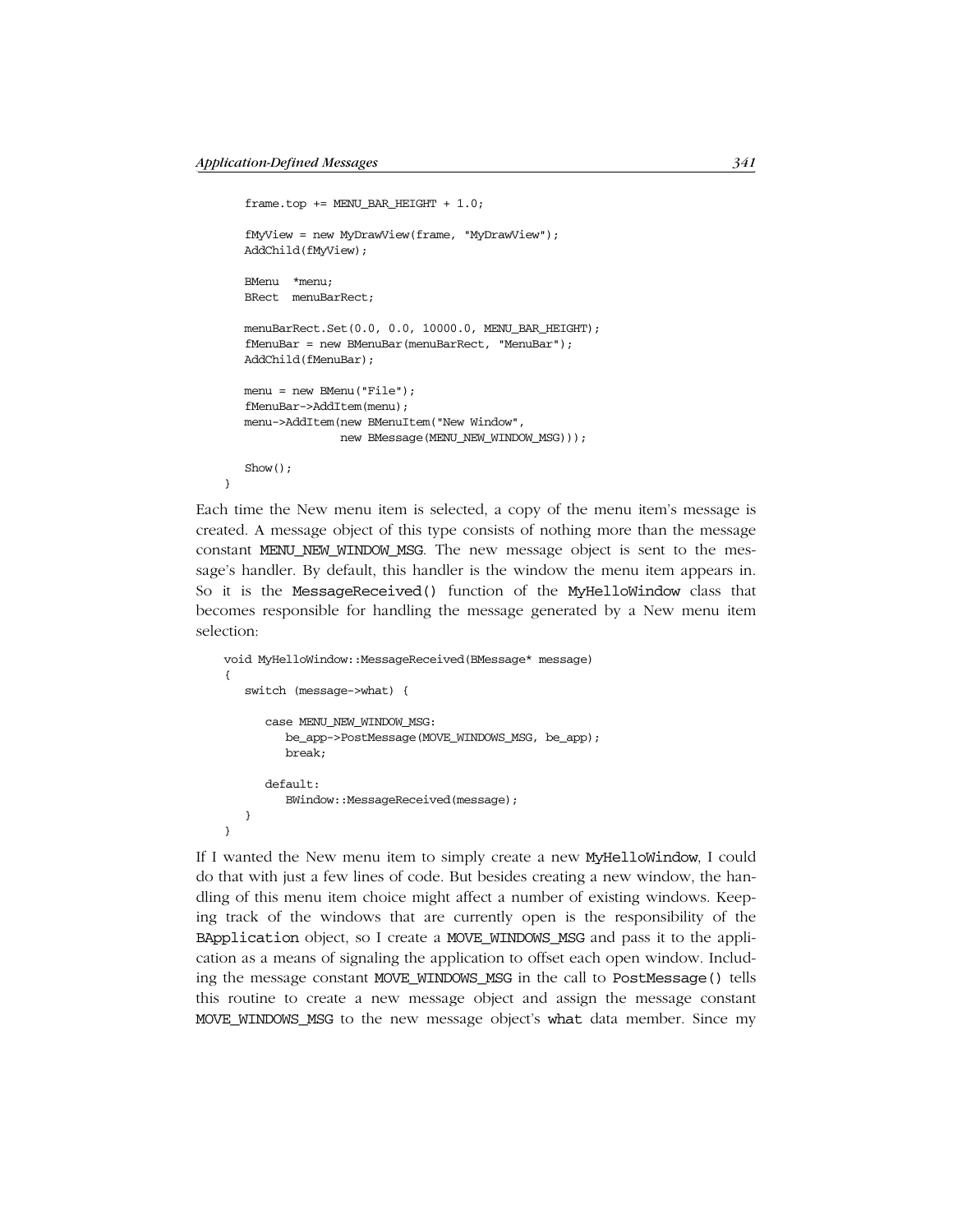messages of type MOVE\_WINDOWS\_MSG won't contain any additional data, this message-creation shortcut is appropriate. The new message object is then posted to the application object (per the second PostMessage() parameter).

The MyHelloApplication class is to handle application-defined messages, so the class now needs to override MessageReceived(). Since the program allows multiple windows and doesn't keep constant track of which window is active, the MyHelloWindow data member fMyWindow that appears in similar examples has been eliminated:

```
class MyHelloApplication : public BApplication {
   public:
                        MyHelloApplication();
       virtual void MessageReceived(BMessage* message);
};
```
The MyHelloApplication version of MessageReceived() uses the Chapter 4 method of repeatedly calling the BApplication function WindowAt() to gain a reference to each currently open window. Once found, a window is moved by invoking the BWindow function MoveBy(). After all existing windows have been moved, a new window is opened near the upper-left corner of the screen.

```
void MyHelloApplication::MessageReceived(BMessage* message)
{
    switch (message->what) {
       case MOVE_WINDOWS_MSG:
         BWindow *oldWindow;
        int32 i = 0;while (oldWindow = WindowAt(i++) ) {
             oldWindow->MoveBy(30.0, 30.0);
 }
         BRect theRect;
         MyHelloWindow *newWindow;
          theRect.Set(20.0, 30.0, 220.0, 130.0);
          newWindow = new MyHelloWindow(theRect);
         break;
       default:
         inherited::MessageReceived(message);
         break;
    }
}
```
The BApplication function WindowAt() returns a BWindow object—so that's what I've declared oldWindow to be. The only action I take with the returned window is to call the BWindow function MoveBy(). If I needed to perform some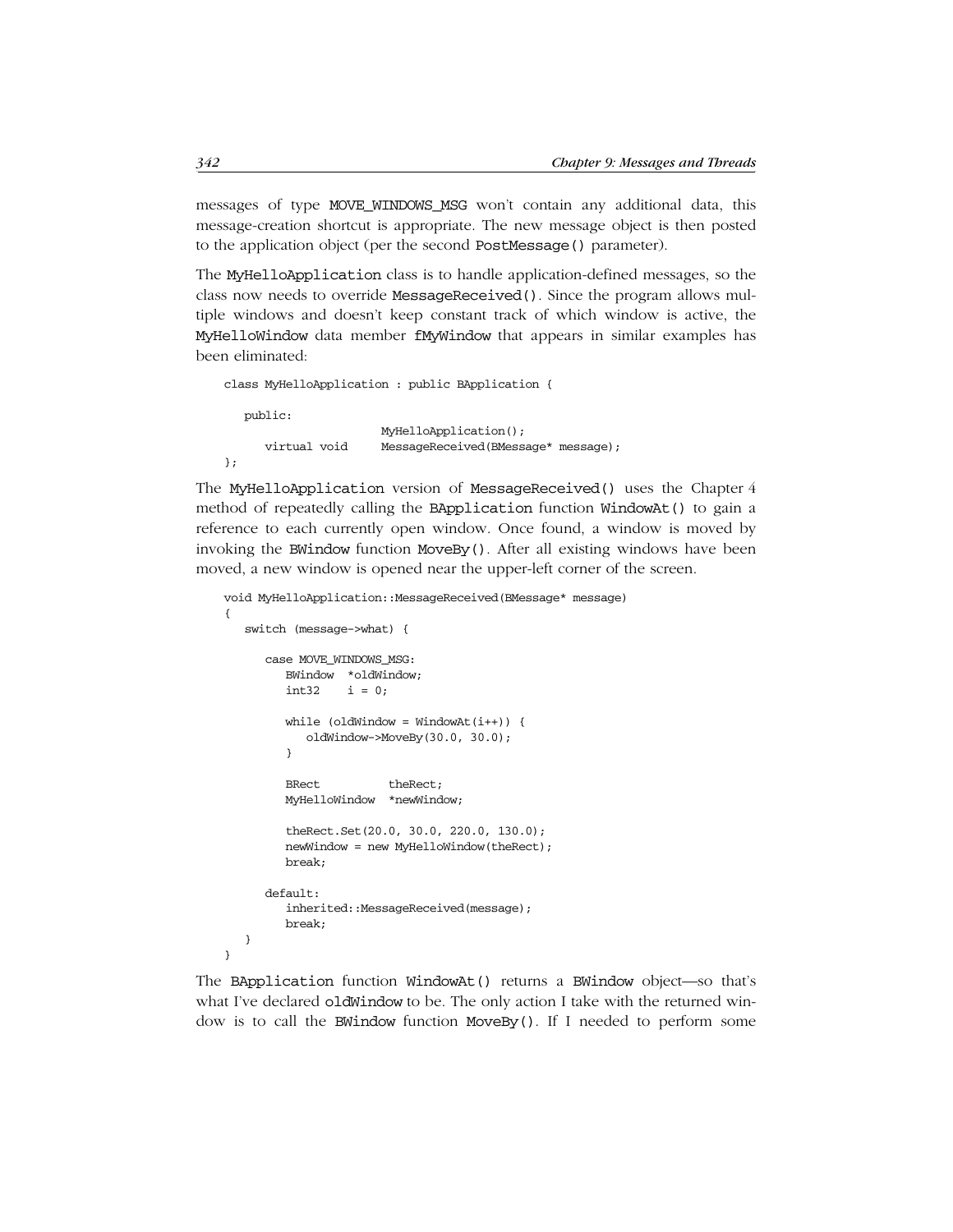MyHelloWindow-specific action on the window (for instance, if the MyHelloWindow class defined a member function that needed to be invoked), then I'd first need to typecast oldWindow to a MyHelloWindow object.

# *Adding and retrieving message data*

A number of BMessage member functions make it possible to easily add information to any application-defined message object. The prototypes for several of these routines are listed here:

status\_t AddBool(const char \*name, bool aBool) status\_t AddInt32(const char \*name, int32 anInt32) status\_t AddFloat(const char \*name, float aFloat) status\_t AddRect(const char \*name, BRect rect) status\_t AddString(const char \*name, const char \*string) status\_t AddPointer(const char \*name, const void \*pointer)

To add data to a message, create the message object and then invoke the BMessage function suitable to the type of data to add to the message object. The following snippet adds a pair of numbers, each stored as a 32-bit integer, to a message:

```
#define HI_LOW_SCORE_MSG 'hilo'
BMessage *currentScoreMsg = new BMessage(HI_LO_SCORE_MSG);
int32 highScore = 96;
int32 lowScore = 71;
currentScoreMsg->AddInt32("High", highScore);
currentScoreMsg->AddInt32("Low", lowScore);
```
After the above code executes, a new message object exists—one that is referenced by the variable currentScoreMsg. This message has a what data member value of HI\_LO\_SCORE\_MSG, and holds integers with values of 96 and 71.

For each Add function, the BMessage class defines a Find function. Each Find function is used to extract one piece of information from a message:

status\_t FindBool(const char \*name, bool \*value) const;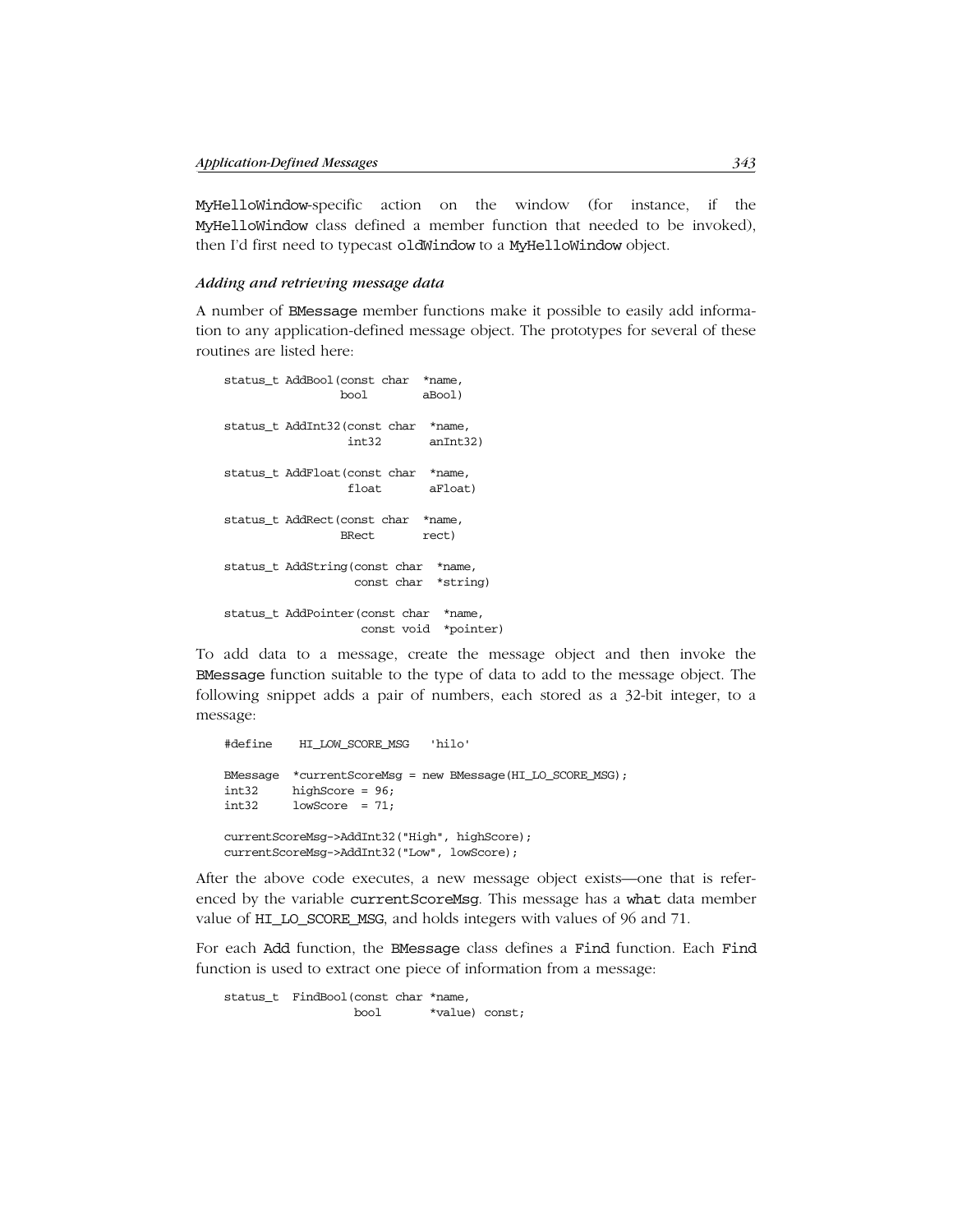status\_t FindInt32(const char \*name,  $int32$  \*val) const; status\_t FindFloat(const char \*name, float \*f) const; status\_t FindRect(const char \*name, BRect \*rect) const; status\_t FindString(const char \*name, const char \*\*str) const; status\_t FindPointer(const char \*name, void \*\*ptr) const;

To make use of data in a message, the originating object creates the message, invokes Add functions to add the data, and posts the message using PostMessage(). The receiving object invokes Find functions to extract any or all of the message's data from the object that receives the message.

Data added to a message always has both a name and a type. These traits alone are usually enough to extract the data—it's not your program's responsibility to keep track of data ordering in a message object (the exception being arrays, which are covered just ahead). To access the two integers stored in the previous snippet's currentScoreMsg message object, use this code:

```
int32 highestValue;
int32 lowestValue;
currentScoreMsg->FindInt32("High", &highestValue);
currentScoreMsg->FindInt32("Low", &lowestValue);
```
It's worthwhile to note that when adding data to a message, you can use the same name and datatype for more than one piece of information. For instance, two high score values could be saved in one message object as follows:

```
currentScoreMsg->AddInt32("High", 98);
currentScoreMsg->AddInt32("High", 96);
```
In such a situation, an array of the appropriate datatype (32-bit integers in this example) is set up and the values are inserted into the array in the order they are added to the message. As expected, array element indices begin at 0. There is a second version of each Find routine, one that has an index parameter for finding a piece of information that is a part of an array. For instance, the FindInt32() function used for accessing an array element looks like this:

status\_t FindInt32(const char \*name, int32 index, int32 \*val) const;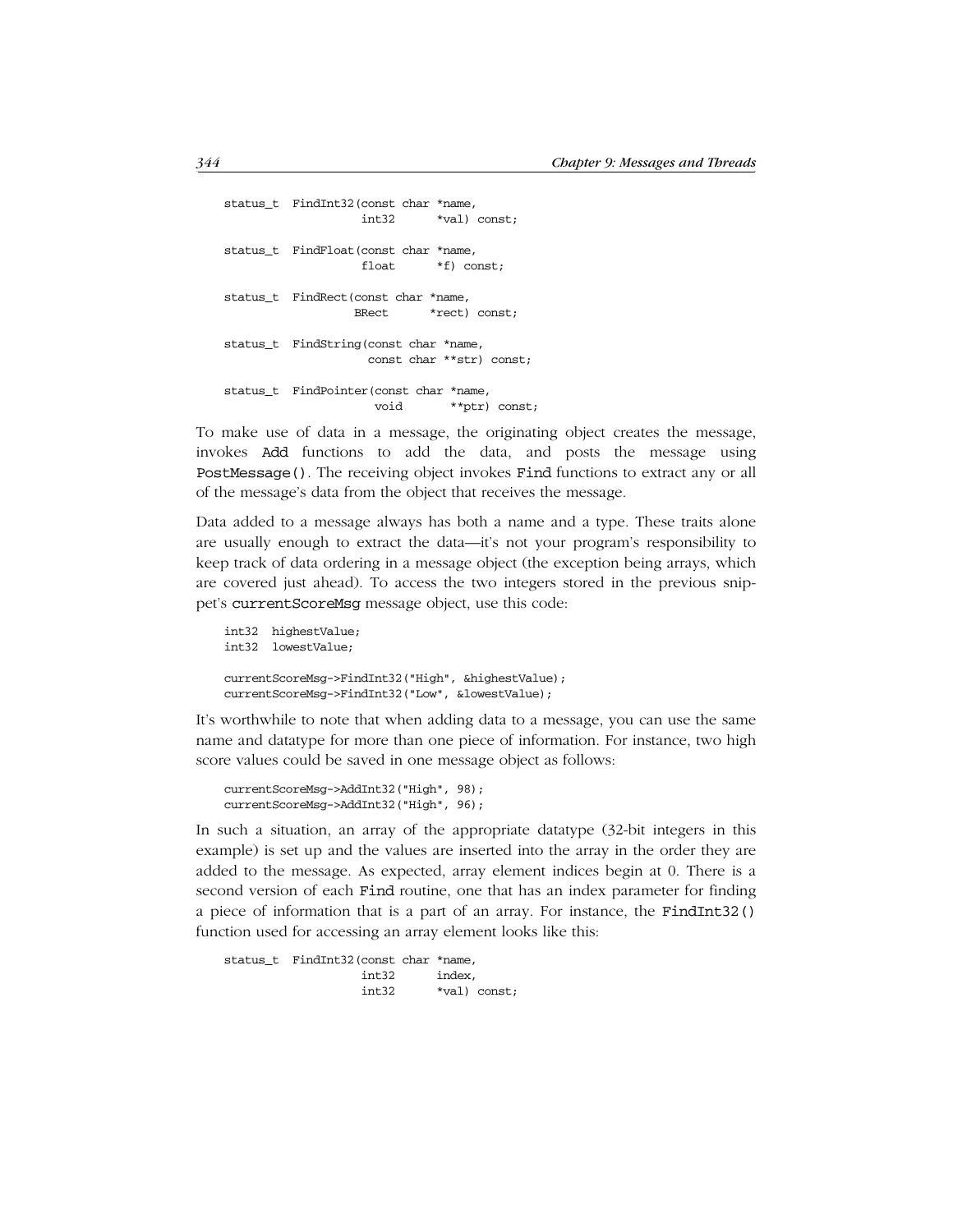To access an array element, include the index argument. Here the value of 96 (the second element, with an index of 1) is being retrieved from the currentScoreMsg message:

int32 secondHighValue;

currentScoreMsg->FindInt32("High", 1, &secondHighValue);

Make sure to check out the BMessage class description in the Application Kit chapter of the Be Book. There you'll find descriptions for other Add and Find routines, such as AddInt16() and FindPoint(). You'll also see the other variants of each of the Add and Find routines I've listed. The Be Book also discusses the universal, or generic, AddData() member function. You can optionally use this routine in place of any of the type-specific functions (such as AddInt32() or AddFloat()) or for adding data of an application-defined type to a message object.

# *Message data example project*

The WindowMessage2 project does the same thing as the WindowMessage1 project—it offsets all open windows when a new window is opened. Like WindowMessage1, this latest project uses messages to carry out its task. Let's look at the different approach used by the two projects.

Recall that when the WindowMessage1 program opened a new window, the active window created a single message and sent it to the application object's MessageReceived() function. It was then the responsibility of the application object to locate and move each window. The application did that by looping through the window list and calling MoveBy() for each window it encountered.

In the WindowMessage2 program, the active window's MessageReceived() function cycles through the window list. When a window is encountered, a reference to it is stored as data in a message, and that message is posted to the application. When the application object's MessageReceived() function gets the message, it retrieves the window reference and moves that one window. Thus the window that holds the selected New menu item may generate numerous messages (one for each window that's already open). The WindowMessage1 project may have acted a little more efficiently, but WindowMessage2 gives me the opportunity to post a slew of messages! It also gives me an excuse to store some data in each message—something the WindowMessage1 project didn't do.

WindowMessage2 defines the same two application-defined messages as the WindowMessage1 project—a MENU\_NEW\_WINDOW\_MSG issued by a selection of the New menu item, and a MOVE\_WINDOWS\_MSG created by the window and sent to the application. This latest version of the MyHelloWindow constructor is identical to the version in the WindowMessage1 project—refer back to that example to see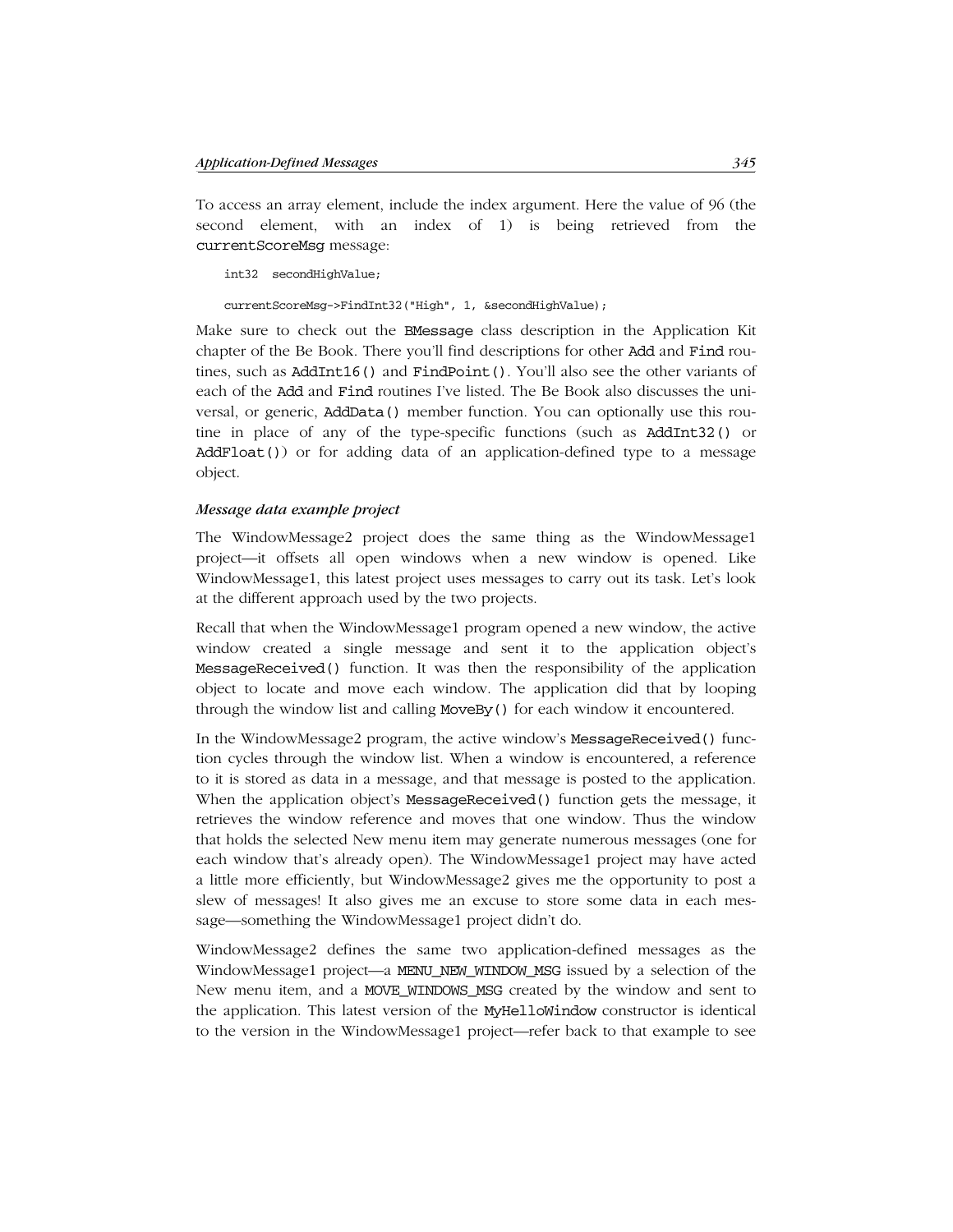the listing. The MyHelloWindow version of MessageReceived(), however, is different. Instead of simply creating a new MOVE\_WINDOWS\_MSG and sending it to the application, this function now repeatedly calls the BApplication function WindowAt(). For each open window, the loop creates a new message, adds a window reference to the message, and posts the message to the application:

```
void MyHelloWindow::MessageReceived(BMessage* message)
{
    switch (message->what) {
      case MENU_NEW_WINDOW_MSG:
         BRect theRect;
         MyHelloWindow *newWindow;
         BWindow *oldWindow;
        int32 i = 0;BMessage *newWindowMsg;
        while \text{(oldWindow = be\_app->WindowAt(i++)}) {
            newWindowMsg = new BMessage(MOVE_WINDOWS_MSG);
            newWindowMsg->AddPointer("Old Window", oldWindow);
            be_app->PostMessage(newWindowMsg, be_app);
 }
         theRect.Set(20.0, 30.0, 220.0, 130.0);
         newWindow = new MyHelloWindow(theRect);
         break;
      default:
         BWindow::MessageReceived(message);
    }
}
```
Each posted MOVE\_WINDOWS\_MSG message has the application as the designated handler. When a message reaches the application object, that object's MessageReceived() function calls FindPointer() to access the window of interest. The BMessage function name (FindPointer()), along with the data name ("Old Window"), indicates that the message object data should be searched for a pointer stored under the name "Old Window." Of course, in this example, that one piece of information is the only data stored in a MOVE\_WINDOWS\_MSG message, but the technique applies to messages of any size. A window object is a pointer, so the returned value can be used as is—a call to the BWindow function MoveBy() is all that's needed to relocate the window:

```
void MyHelloApplication::MessageReceived(BMessage* message)
{
    switch (message->what) {
       case MOVE_WINDOWS_MSG:
         BWindow *theWindow;
```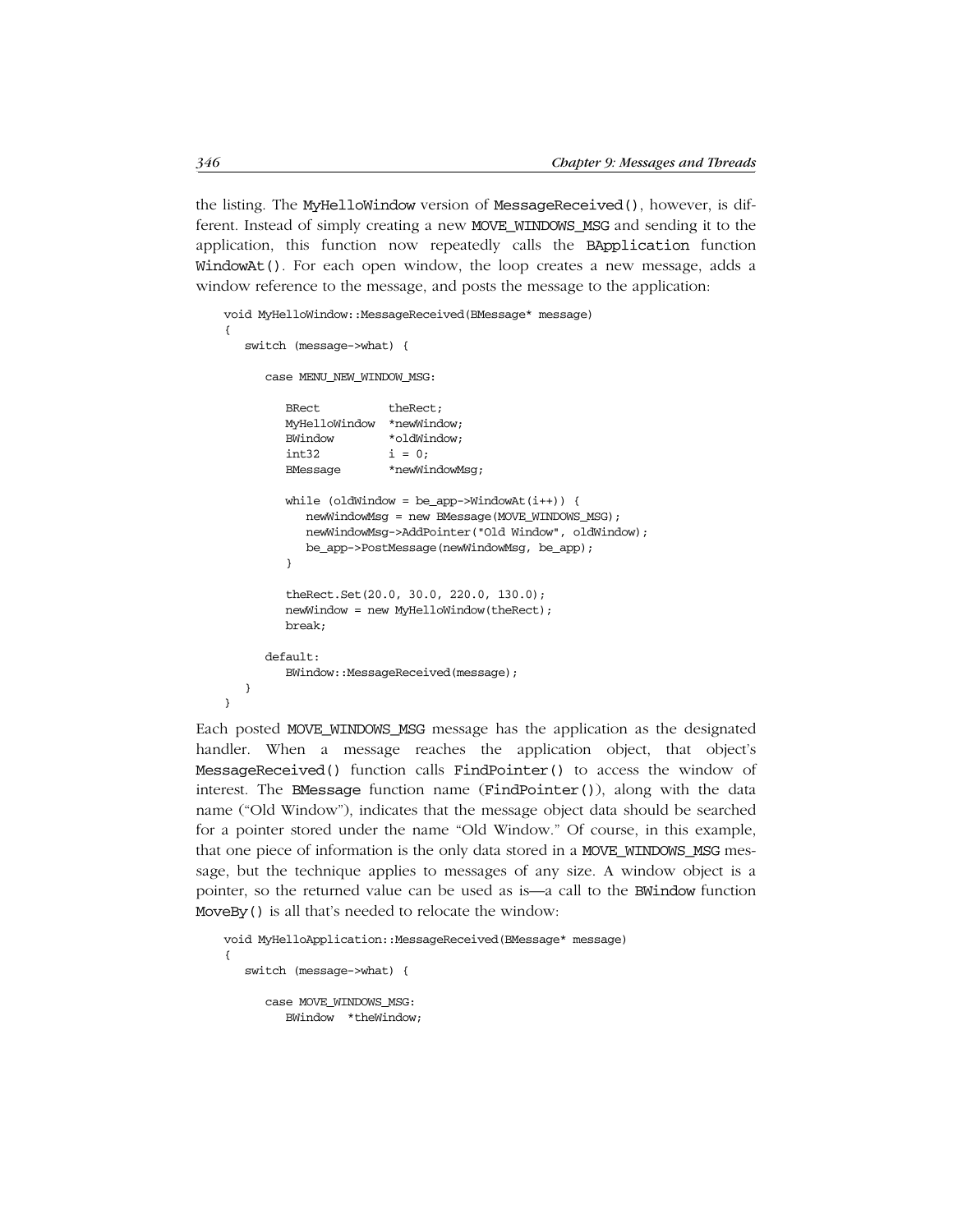```
 message->FindPointer("Old Window", &theWindow);
 theWindow->MoveBy(30.0, 30.0);
 break;
```


 } }

> If you enable the debugger and run the program, you might be able to see multithreading in action. If you set a breakpoint in the MyHelloApplication version of MessageReceived(), you'll note that, as expected, the function gets called once for each already open window. You may be surprised to see the new window open before the last of the already opened windows is moved. With several windows open, a number of messages are posted to the application. One by one the application pulls these messages from its queue and handles each by moving one window. While that's going on, the code that creates the new window may very well execute.

# *A second message data example project*

The previous two projects both relied on the user making a menu selection to trigger the posting of a message to the application object—it was a menu itemgenerated message handled in a window's MessageReceived() function that in turn created another message. While it may in fact be a menu item selection or other user action that causes your program to create still another message, this doesn't have to be the case. The stimulus may be an event unrelated to any direct action by the user that causes your program to create and post a message. Here, in the AlertMessage project, the launching of an application may result in that program creating a message.

All Be applications can be launched by either double-clicking on the program's icon or by typing the program's name from the command line. Like any of the examples in this book, the AlertMessage program can be launched by opening a terminal window: run the Terminal application from the Tracker's app menu, move to the directory that holds the AlertMessage program, and type the program name. Regardless of whether AlertMessage launches from the desktop or from the command line, a single window opens. If the program starts up from the command line, however, the option exists to choose the number of windows that will automatically open. To take advantage of this option, the user need simply follow the program name with a space and the desired number of windows. Figure 9-6 shows how I worked my way into the folder that holds my copy of AlertMessage, and how I then indicated that the program should start with three windows open.

The AlertMessage program allows at most five windows to be opened at application launch. If you launch AlertMessage from the command line and enter a value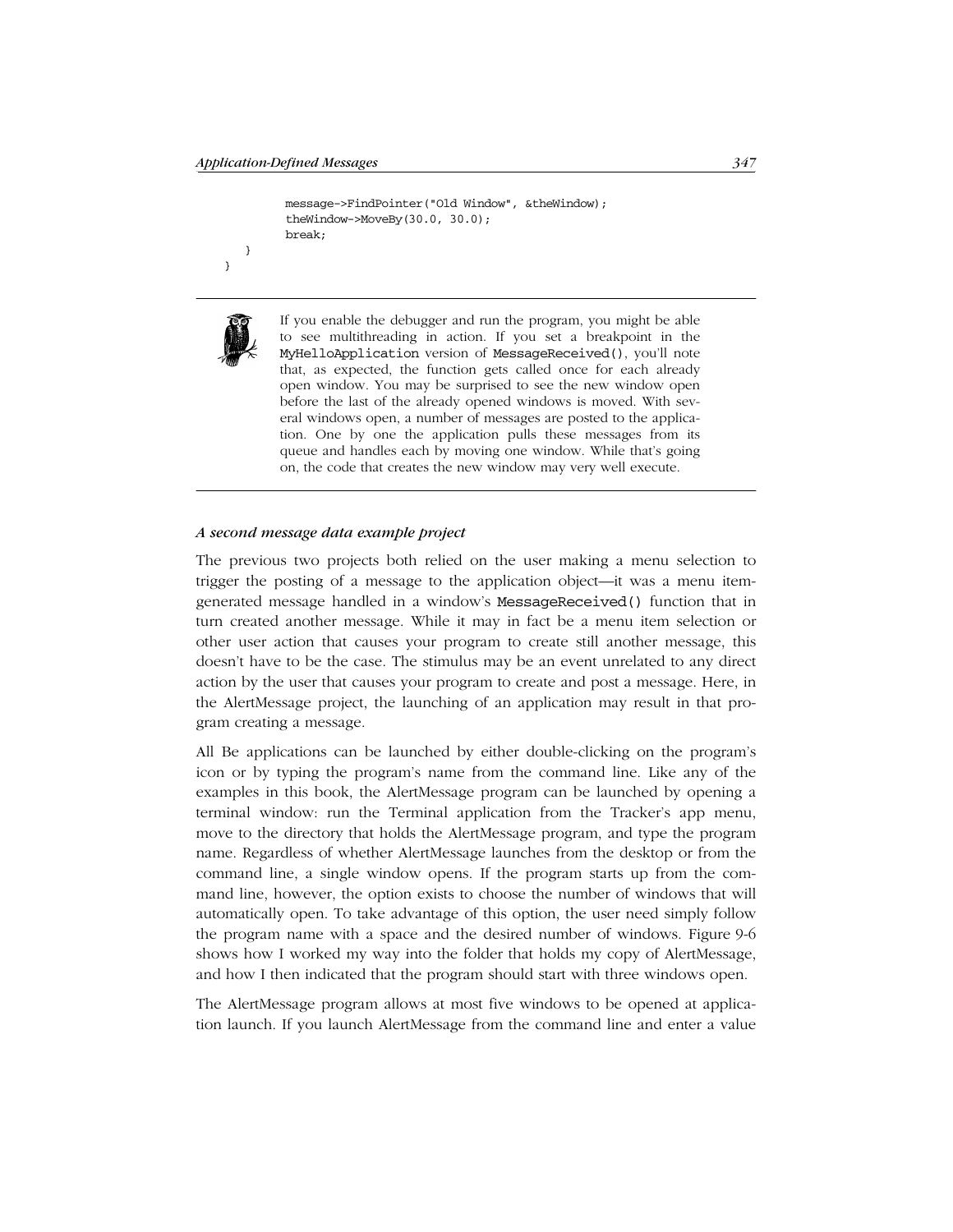| Be<br>About BeOS<br>Find<br>Show Replicants<br>Restart<br>Shut Down<br>$\mathbb{N}$ apps<br>₩<br>BeMail<br>R demos<br>CDPlayer<br>$\mathbb{V}$ preferences<br>ß<br>Clock<br>羁<br><b>Terminal 1</b><br>Terminal<br>Edit<br><b>Settings</b><br>$\frac{\Delta}{\nabla}$<br>\$<br>\$<br>cd /boot/Metrowerks/MyBeBookEx/C09/P04 AlertMessage<br>\$ ls<br>(Objects)<br>MyDrawView.h<br>MyHelloWorld.h<br>MyHelloWindow.cpp<br>AlertMessage<br>MyHelloWorld.rsrc<br>AlertMessage.proj<br>MyHelloWindow.h<br>MyDrawView.cpp<br>MyHelloWorld.cpp<br>$\frac{\Delta}{\nabla}$<br>\$ AlertMessage 3<br>\$ |  |  |
|-----------------------------------------------------------------------------------------------------------------------------------------------------------------------------------------------------------------------------------------------------------------------------------------------------------------------------------------------------------------------------------------------------------------------------------------------------------------------------------------------------------------------------------------------------------------------------------------------|--|--|
|                                                                                                                                                                                                                                                                                                                                                                                                                                                                                                                                                                                               |  |  |
|                                                                                                                                                                                                                                                                                                                                                                                                                                                                                                                                                                                               |  |  |
|                                                                                                                                                                                                                                                                                                                                                                                                                                                                                                                                                                                               |  |  |
|                                                                                                                                                                                                                                                                                                                                                                                                                                                                                                                                                                                               |  |  |
|                                                                                                                                                                                                                                                                                                                                                                                                                                                                                                                                                                                               |  |  |
|                                                                                                                                                                                                                                                                                                                                                                                                                                                                                                                                                                                               |  |  |
|                                                                                                                                                                                                                                                                                                                                                                                                                                                                                                                                                                                               |  |  |

*Figure 9-6. Launching the AlertMessage program from the command line*

greater than 5, the program will execute, but only five windows will open. In such a case, the program gives the user an indication of what happened by displaying an alert like the one shown in Figure 9-7.



*Figure 9-7. The windows of the AlertMessage program*

The alert in Figure 9-7 is displayed thanks to a message the application posts to itself. When the AlertMessage program launches from the command line, a check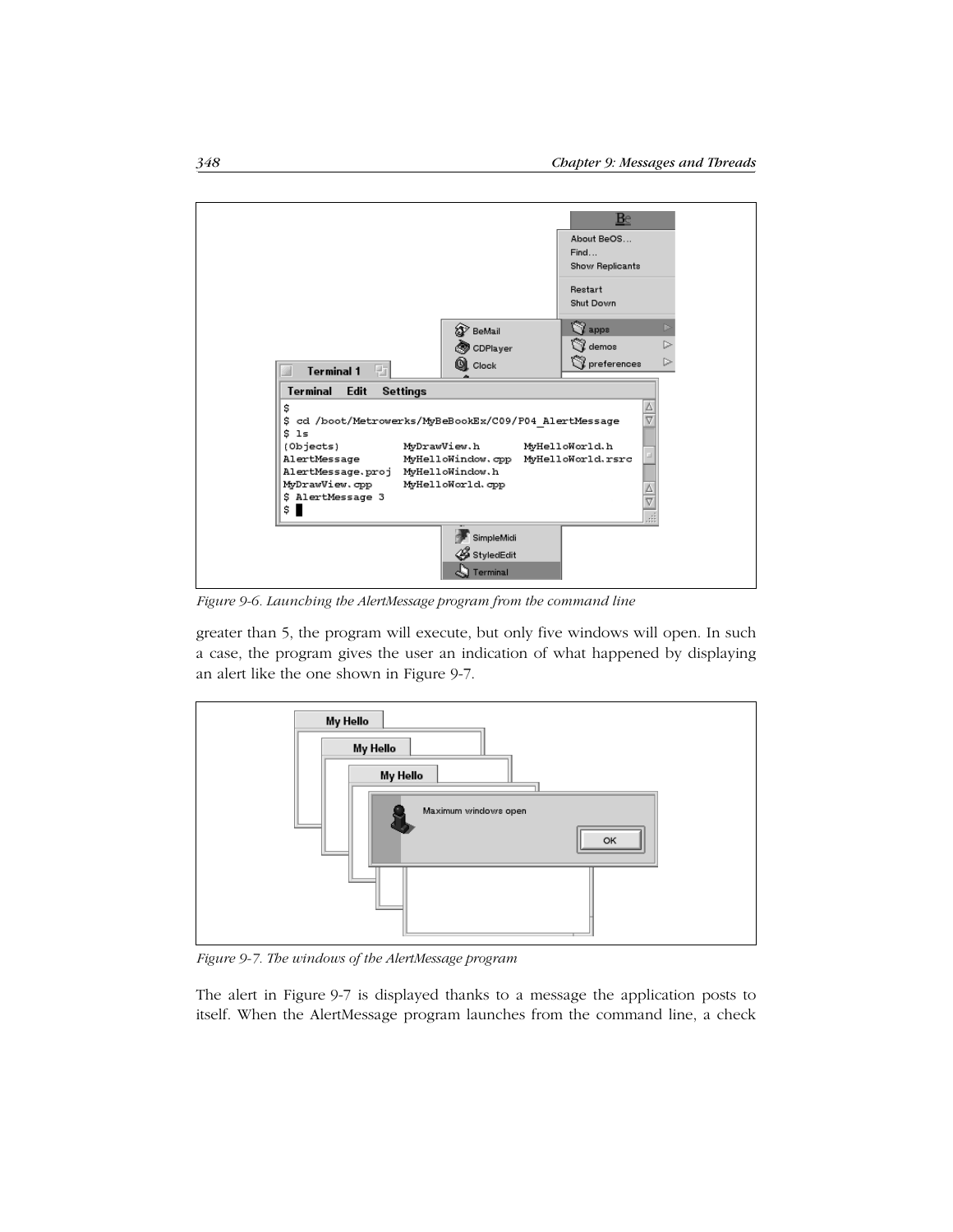is made to see if the user-specified window value is greater than 5. If it is, an application-defined WINDOW\_MAX\_MSG is created:

#define WINDOW\_MAX\_MSG 'wdmx' BMessage \*maxWindowsMsg = new BMessage(WINDOW\_MAX\_MSG);

The WindowMessage2 project demonstrated how to add a pointer to a message. Here you see how to add a Boolean value and a string. The means are BMessage Add functions—data of other types is added in a similar manner:

```
bool beepOnce = true;
const char *alertString = "Maximum windows open";
maxWindowsMsg->AddBool("Beep", beepOnce);
maxWindowsMsg->AddString("Alert String", alertString);
```
The beepOnce variable will be used to specify whether or not a beep should accompany the display of the alert. The alertString holds the text to be displayed. Once created and set up, the message is posted to the application:

```
be_app->PostMessage(maxWindowsMsg, be_app);
```
PostMessage() specifies that the application be the message handler, so it's the application object's version of MessageReceived() that gets this WINDOW\_MAX\_ MSG message:

```
void MyHelloApplication::MessageReceived(BMessage* message)
{
   switch (message->what) {
      case WINDOW_MAX_MSG:
         bool beepOnce;
         const char *alertString;
        BAlert *alert;
         long result;
         beepOnce = message->FindBool("Beep");
         alertString = message->FindString("Alert String");
         if (beepOnce)
            beep();
          alert = new BAlert("MaxWindowAlert", alertString, "OK");
        result = alert->Go();
         break;
   }
}
```
MessageReceived() handles the message by first accessing its data. If beepOnce is true, a system beep is sounded. The text of the string alertString is used as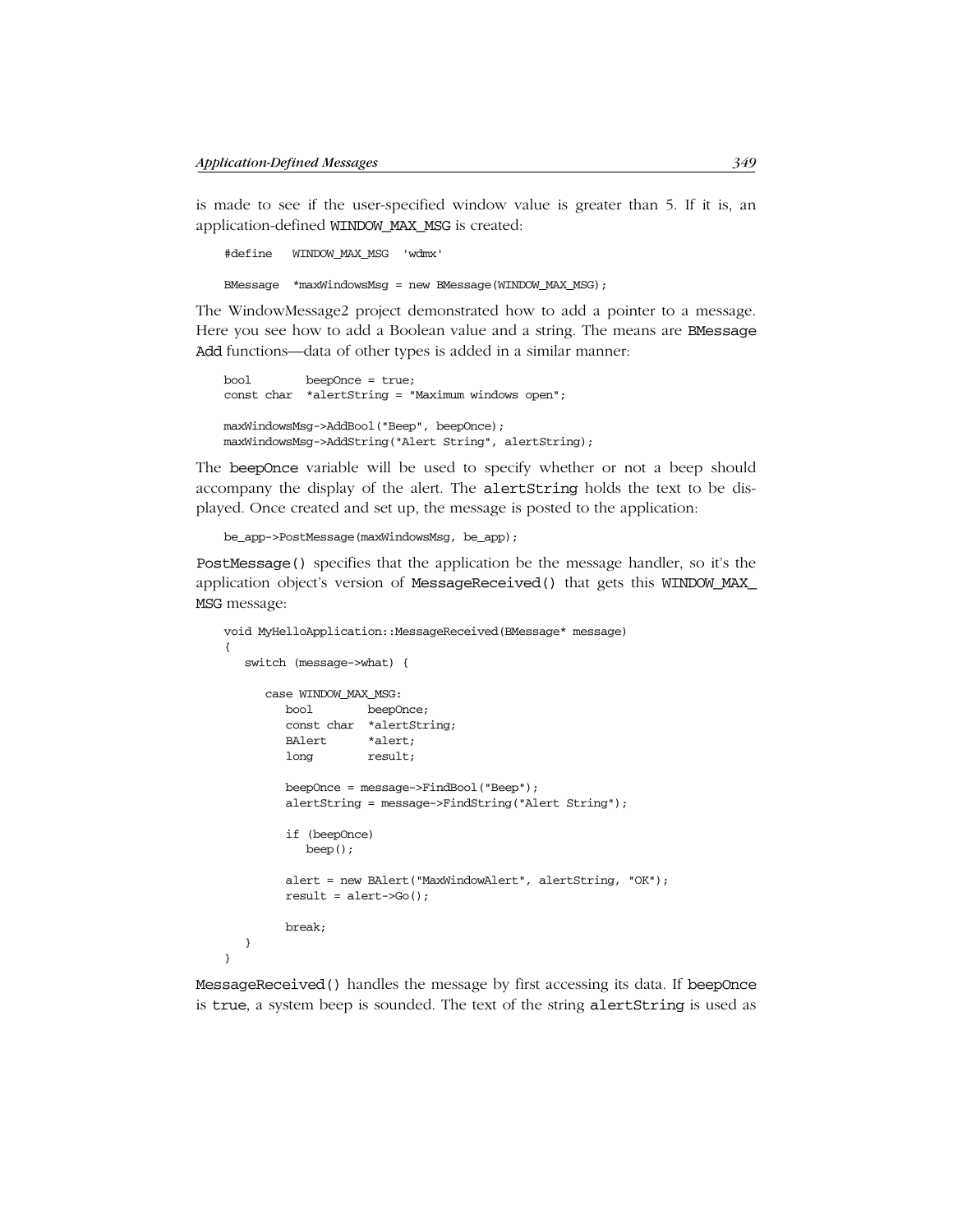the text displayed in the alert (refer to Chapter 4 for information about alerts and the BAlert class).

AlertMessage is this book's first example that uses a command-line argument in the launching of a program, so a little extra explanation on how a program receives and responds to such input is in order.

# *Command-line arguments*

An application message (a system message that affects the application itself rather than one particular window) is both received and handled by a program's BApplication object. A B\_ARGV\_RECEIVED message is such an application message. When a program is launched with one or more arguments from the command line, a B\_ARGV\_RECEIVED message is delivered to the application. Unlike most application messages, a B\_ARGV\_RECEIVED message holds data. In particular, it holds two pieces of data. The first, argc, is an integer that specifies how many arguments the program receives. The second, argv, is an array that holds the actual arguments. Because the program name itself is considered an argument, the value of argc will be one greater than the number of arguments the user typed. The array argv will thus always have as its first element the string that is the name of the program. Consider the case of the user launching the justdiscussed AlertMessage program as follows:

### \$ AlertMessage 4

Here the value of argc will be 2. The string in argv[0] will be "AlertMessage" prefaced with the pathname, while the string in  $\arg[v(1)]$  will be "4". Because all arguments are stored as strings, you'll need to convert strings to numbers as necessary. Here I'm using the atoi() string-to-integer function from the standard C++ library to convert the above user-entered argument from the string "4" to the integer 4:

uint32 userNumWindows = atoi(argv[1]);



The fact that the program's path is included as part of the program name in the string argv[0] is noteworthy if you're interested in determining the program's name (remember—from the desktop the user is free to change the name of your application!). If the user is keeping the AlertMessage program in the computer's root directory, and launches it from the command line while in a subdirectory, the value of argv[0] will be "/root/AlertMessage". If your program is to derive its own name from argv[0], it should strip off leading characters up to and including the final "/" character.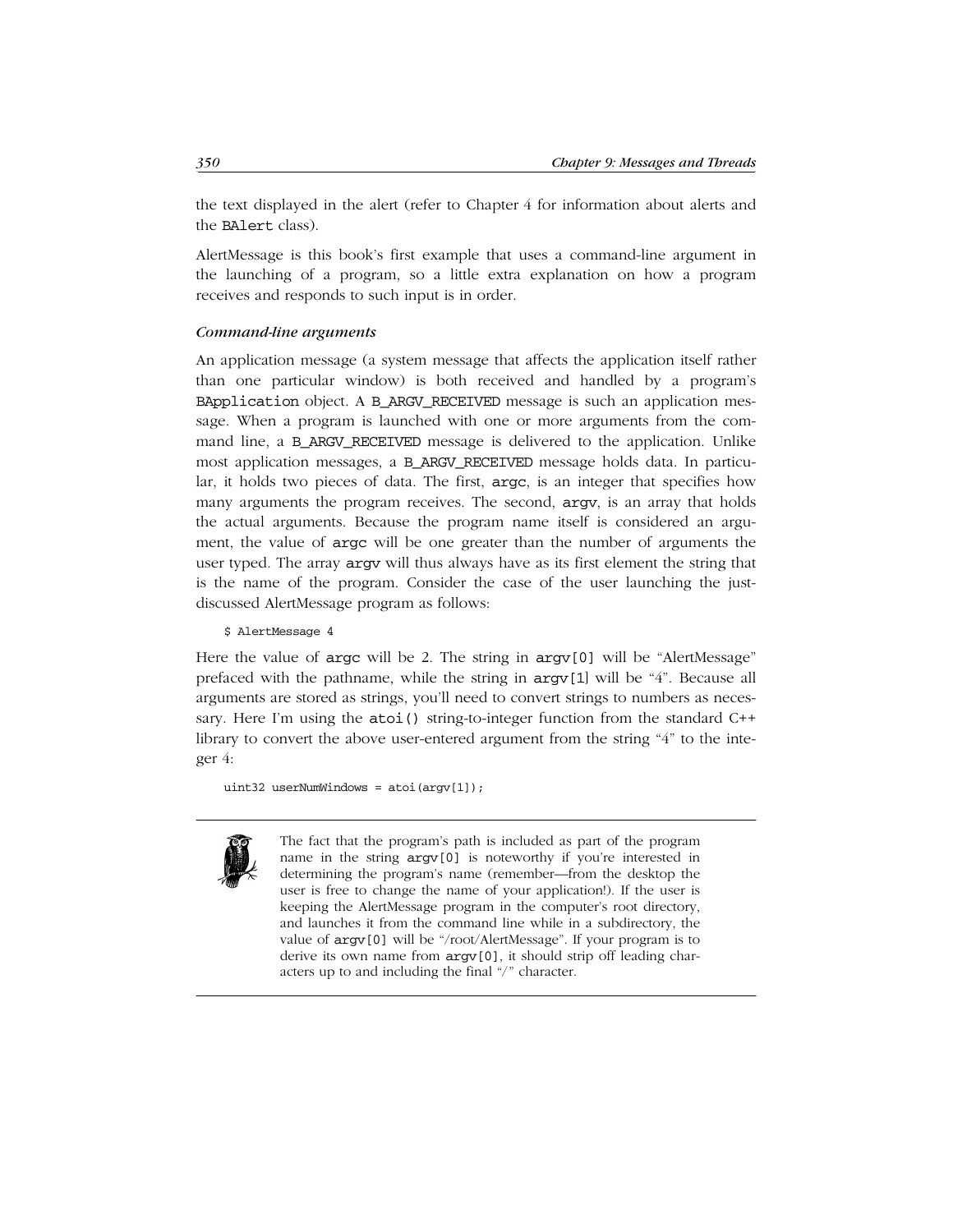When a program receives a B\_ARGV\_RECEIVED message, it dispatches it to its ArgvReceived() function. I've yet to discuss this BApplication member function because up to this point none of my example projects have had a provision for handling user input at application launch. The AlertMessage program does accept such input, so its application object needs to override this routine:

```
class MyHelloApplication : public BApplication {
   public:
                       MyHelloApplication();
      virtual void MessageReceived(BMessage* message);
      virtual void ArgvReceived(int32 argc, char **argv);
};
```
The program relies on a number of constants in opening each window. WINDOW\_ WIDTH and WINDOW\_HEIGHT define the size of each window. WINDOW\_1\_LEFT and WINDOW<sub>1</sub> TOP establish the screen position of the first window. The two offset constants establish how each subsequent window is to be staggered from the previously opened window:

| #define | WINDOW WIDTH         | 200.0 |
|---------|----------------------|-------|
| #define | <b>WINDOW HEIGHT</b> | 100.0 |
| #define | WINDOW 1 LEFT        | 20.0  |
| #define | WINDOW 1 TOP         | 30.0  |
| #define | WINDOW H OFFSET      | 30.0  |
| #define | WINDOW V OFFSET      | 30.0  |

Regardless of whether the user launches AlertMessage from the desktop or from the shell, one window is always opened. The AlertMessage version of ArgvReceived() looks at the value the user typed in following the program name and uses that number to determine how many additional windows to open. ArgvReceived() thus opens the user-entered value of windows, less one. Before doing that, however, the user's value is checked to verify that it doesn't exceed 5—the maximum number of windows AlertMessage allows. If the value is greater than 5, ArgvReceived() creates a WINDOW\_MAX\_MSG, supplies this message with some data, and posts the message. After posting the message, the number of windows to open is set to the maximum of 5:

```
void MyHelloApplication::ArgvReceived(int32 argc, char **argv)
{
  uint32 userNumWindows = atoi(argv[1]);
    if (userNumWindows > 5) {
      bool beepOnce = true;
       const char *alertString = "Maximum windows open";
      BMessage *maxWindowsMsq = new BMessage(WINDOW MAX MSG);
      maxWindowsMsg->AddBool("Beep", beepOnce);
       maxWindowsMsg->AddString("AlertString", alertString);
       be_app->PostMessage(maxWindowsMsg, be_app);
```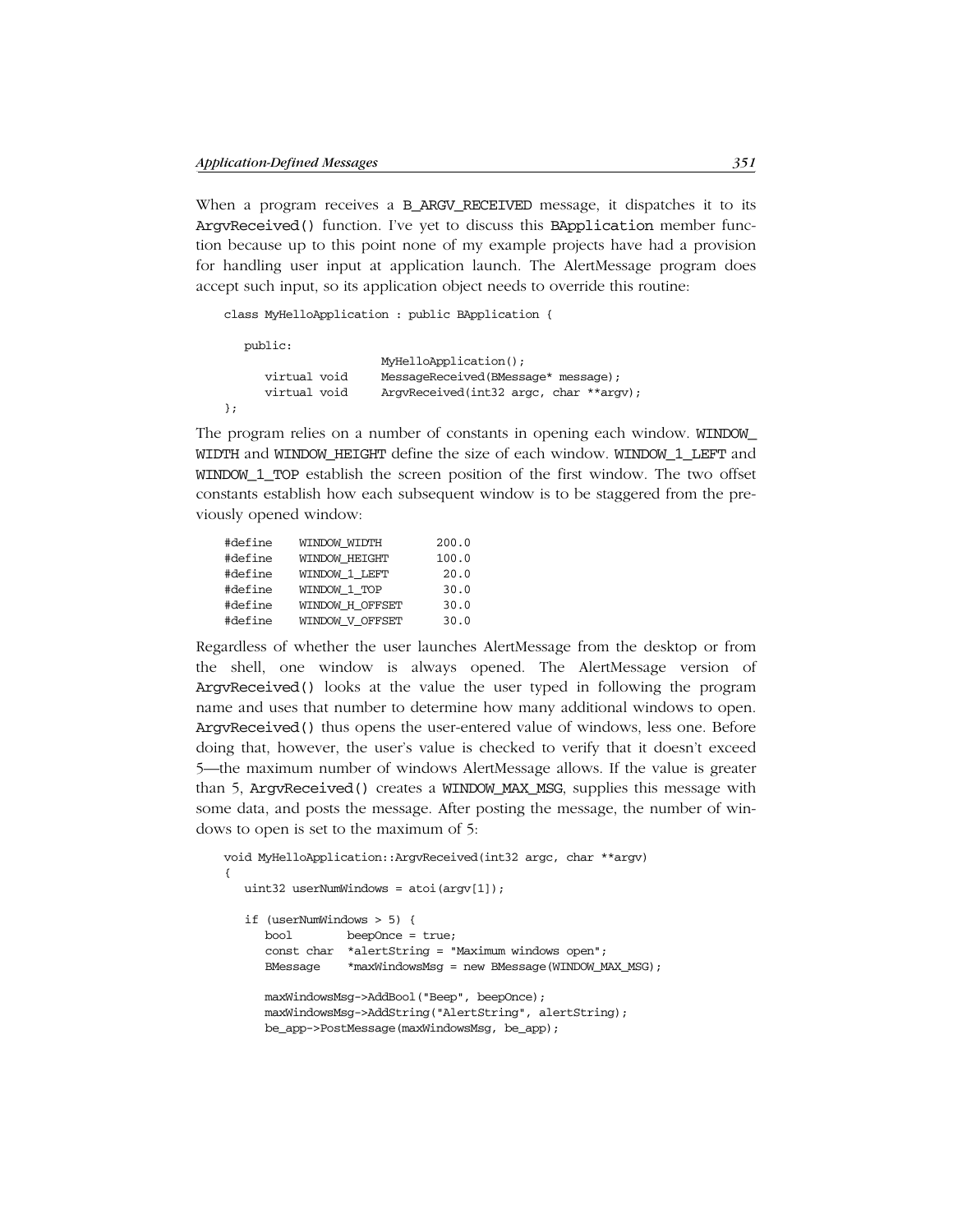```
 userNumWindows = 5;
 }
 BRect aRect;
 float left = WINDOW_1_LEFT + WINDOW_H_OFFSET;
float right = left + WINDOW_MIDTH;float top = WINDOW_1_TOP + WINDOW_V_OFFSET;
float \qquad bottom = top + WINDOW HELGHT; MyHelloWindow *theWindow;
 uint32 i;
for (i = 2; i \leq \text{userNumWindows}; i++) {
   aRect.Set(left, top, right, bottom);
    theWindow = new MyHelloWindow(aRect);
   left += WINDOW_H_OFFSET;
   right += WINDOW_H_OFFSET;
  top += WINDOW V OFFSET;
   bottom += WINDOW_V_OFFSET;
 }
```
As mentioned in the description of the AlertMessage project, a posted WINDOW\_ MAX\_MSG is handled by the application object's MessageReceived() function. There the message data is accessed and an alert posted.

# *Adding data of any type to a message*

The BMessage Add routines, such as AddBool() and AddString(), serve as a sort of shorthand notation for the more generic BMessage function AddData(). AddData() can be used to add data of any type to a message. Thus, AddData() can be used to add data of an application-defined type, or data of any of the types that can be added using a specific Add function. Here's the declaration for AddData():

```
status_t AddData(const char *name,
                type_code type,
                const void *data,
                ssize_t numBytes,
                bool fixedSize = true,
                int32 numItems = 1)
```
The name and data parameters serve the same purposes as their counterparts in the other Add routines—name serves as an identifier that's used when later accessing the data through the use of a Find function, while data holds the data itself. Unlike most Add functions, though, in AddData() the data parameter is a pointer to the data rather than the data itself.

Because AddData() can accept data of any type, you need to specify both the kind of data to add and the size, in bytes, of data that is to be added. Use the appropriate Be-defined type constant for the type parameter. The third column of

}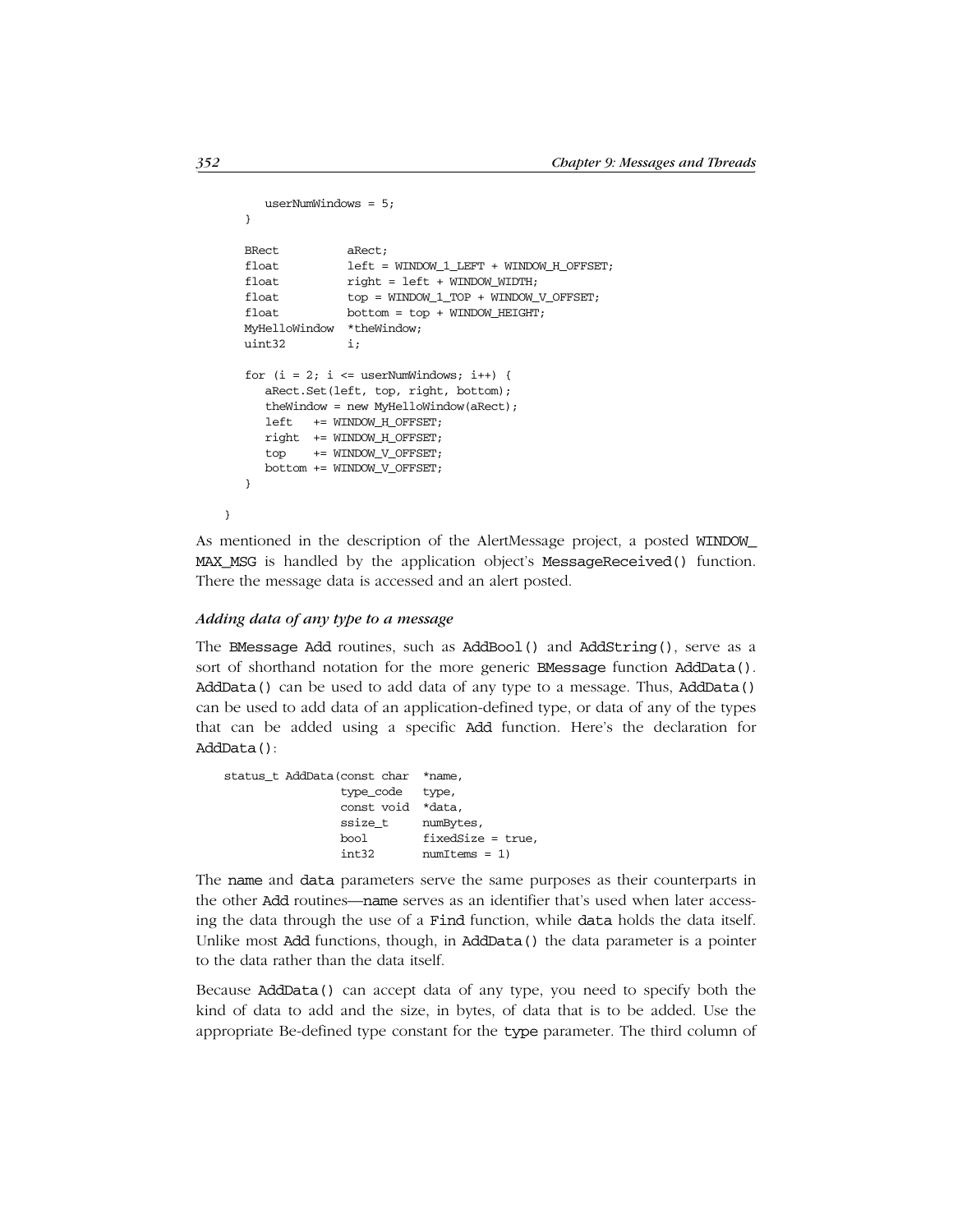Table 9-1 lists these constants for commonly used Add routines—make sure to turn to the BMessage class description in the Application Kit chapter of the Be Book for more Add routines and corresponding type constants.

Add Member Function | Datatype Added | Datatype Constant AddBool() bool B\_BOOL\_TYPE AddInt32() int32/uint32 B\_INT32\_TYPE AddFloat()  $\vert$  float  $\vert$  B\_FLOAT\_TYPE AddRect() BRect object BRECT\_TYPE AddString() Character string B\_STRING\_TYPE AddPointer()  $\qquad$  Any type of pointer  $\qquad$  B POINTER TYPE

*Table 9-1. BMessage Add Functions and Associated Be-Defined Type Constants*

The fixedSize and numItems parameters are useful only when adding data that is to become the first item in a new array (recall that adding data with the same name parameter automatically results in the data being stored in an array). Both these parameters help AddData() work with data more efficiently. If the array is to hold items that are identical in size (such as an array of integers), pass true for fixedSize. If you have an idea of how many items will eventually be in the array, pass that value as numItems. An inaccurate value for numItems just diminishes slightly the efficiency with which AddData() utilizes memory—it won't cause the routine to fail.

The just-described AlertMessage example project created a message object and added a bool value and a string to that message:

| bool       | $beepOnce = true;$                                    |
|------------|-------------------------------------------------------|
| const char | *alertString = "Maximum windows open";                |
| BMessage   | $*$ maxWindowsMsq = new BMessage (WINDOW MAX MSG);    |
|            |                                                       |
|            | maxWindowsMsq->AddBool("Beep", beepOnce);             |
|            | maxWindowsMsq->AddString("AlertString", alertString); |

Because AddBool() and AddString() are simply data-type "tuned" versions of AddData(), I could have added the data using two calls to AddData(). To do that, I'd replace the last two lines in the above snippet with this code:

```
maxWindowsMsg->AddData("Beep", B_BOOL_TYPE, &beepOnce, sizeof(bool));
maxWindowsMsg->AddData("AlertString", B_STRING_TYPE,
                         alertString, strlen(alertString));
```
AddData() accepts a pointer to the data to add, so the bool variable beepOnce is now prefaced with the "address of" operator. The string alertString is already in the form of a pointer (char  $\star$ ), so it can be passed as it was for AddString(). As shown in the above snippet, if you're adding a bool value, pass B\_BOOL\_TYPE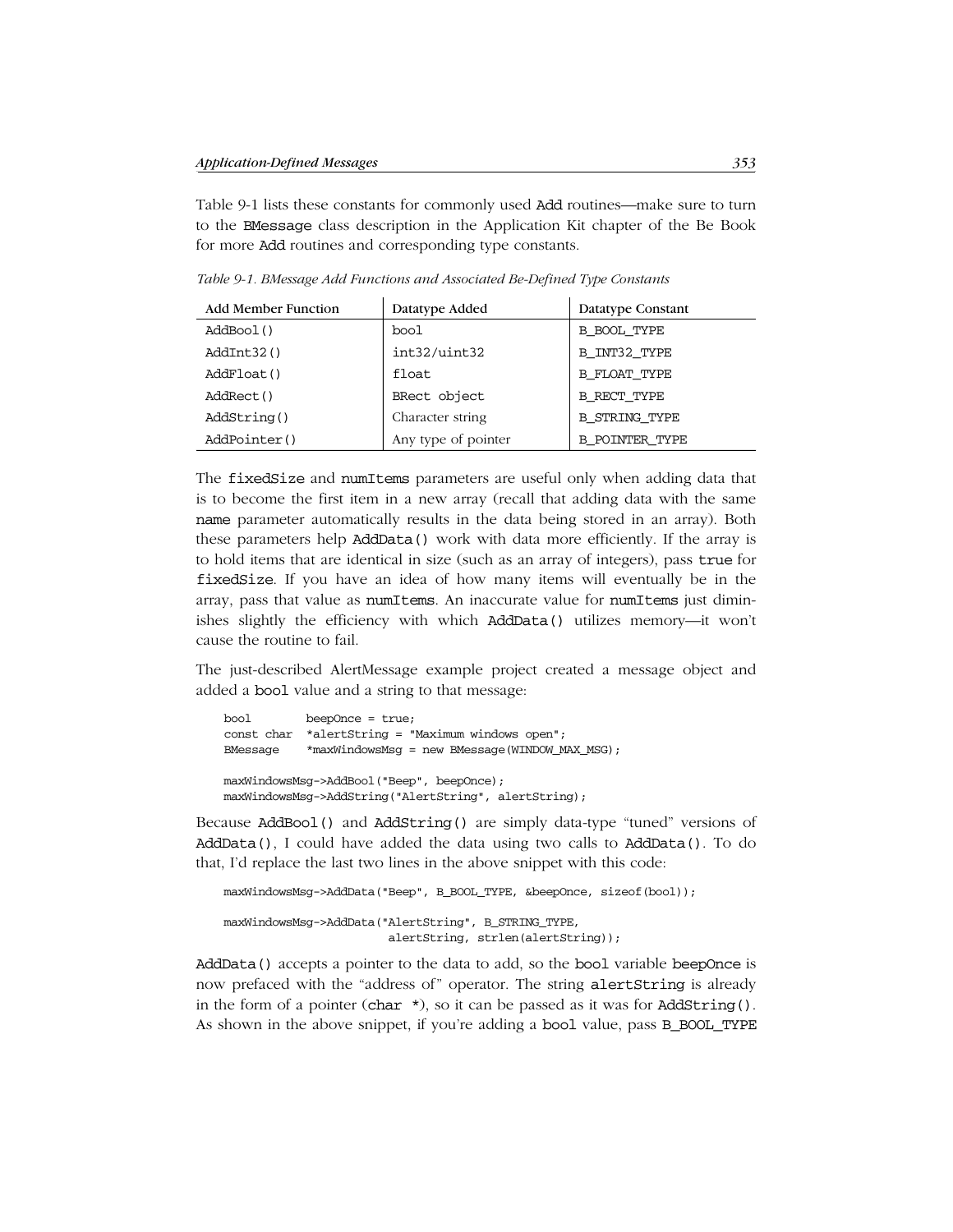as the second AddData() parameter. You generally determine the size of the data to add through the standard library function sizeof() or, as in the case of a string, the strlen() routine.

Like the other Add functions, AddData() has a companion Find function— FindData(). Here's that routine's prototype:

status\_t FindData(const char \*name, type\_code type, const void \*\*data, ssize\_t \*numBytes)

FindData() searches a message for data that is of the type specified by the type parameter and that is stored under the name specified by the name parameter. When it finds it, it stores a pointer to it in the data parameter, and returns the number of bytes the data consists of in the numBytes parameter. An example of the use of FindData() appears next.

# *Data, messages, and the clipboard*

Earlier in this chapter, I discussed the clipboard, but held off on presenting an example project. Here's why: the clipboard holds its data in a BMessage object, and the details of accessing message data weren't revealed until well past this chapter's first mention of the clipboard. Now that you've been introduced to the clipboard and have a background in BMessage basics, working with the clipboard will seem simple.

The clipboard is represented by a BClipboard object that includes a data member that is a BMessage object. Items on the clipboard are all stored as separate data in this single clipboard message object. This is generally of little importance to you because most program interaction with the clipboard is transparent. For instance, when you set up a Paste menu item, the B\_PASTE message is associated with the menu item, and your work to support pasting is finished. Here's the pertinent code:

menu->AddItem(menuItem = new BMenuItem("Paste", new BMessage(B\_PASTE), 'V')); menuItem->SetTarget(NULL, this);

If your program has cause to add data to, or retrieve data from, the clipboard by means other than the standard Be-defined messages, it can. Only then is it important to understand how to interact with the clipboard's data.

Because the clipboard object can be accessed from any number of objects (belonging to your application or to any other running application), the potential for clipboard data to be accessed by two threads at the same time exists. Clipboard access provides a specific example of locking and unlocking an object, the topic discussed in this chapter's "Messaging" section. Before working with the clipboard, call the BClipboard function Lock() to prevent other access by other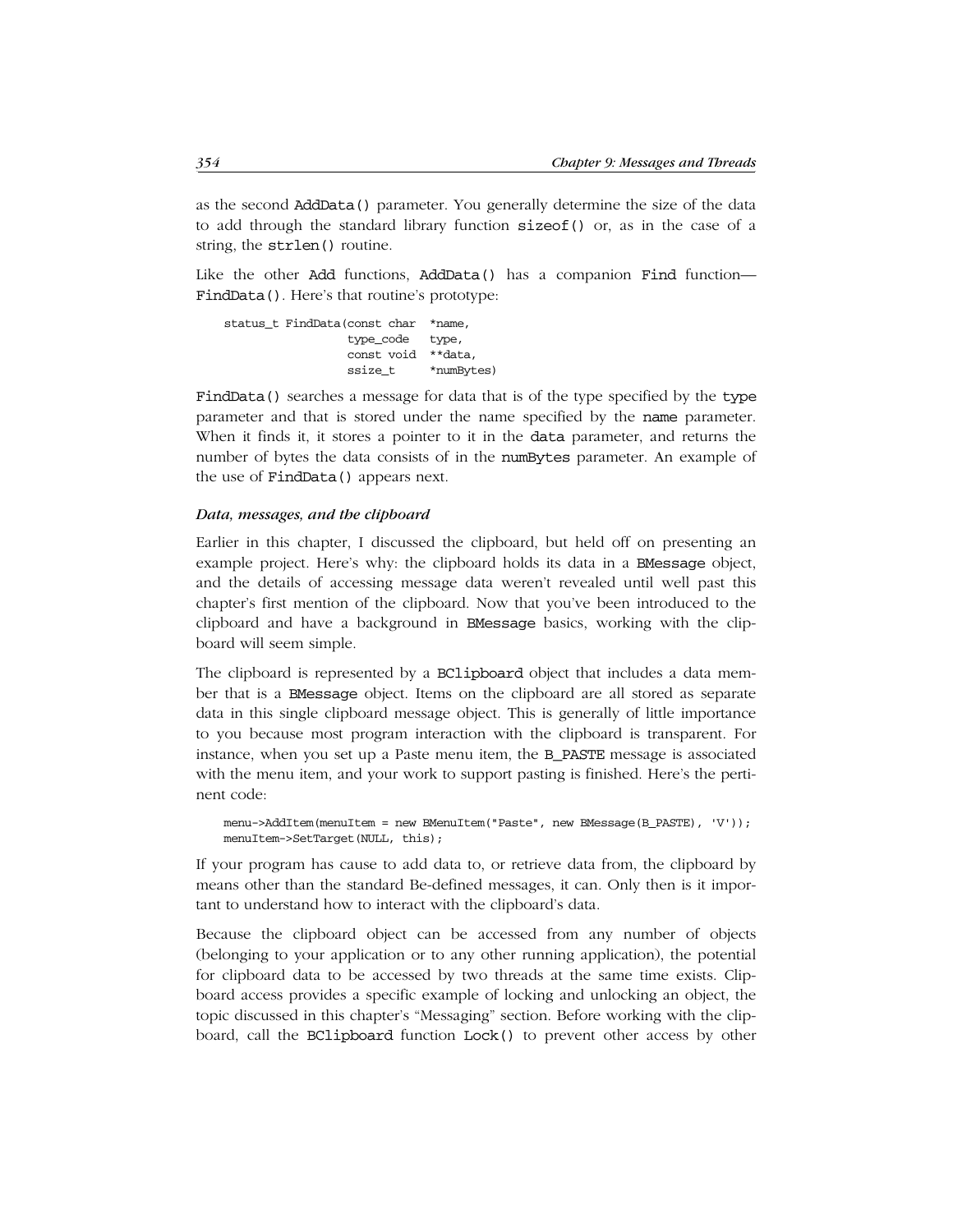threads (if the clipboard is in use by another thread when your thread calls Lock(), your thread will wait until clipboard access becomes available). When finished, open up clipboard access by other threads by calling the BClipboard function Unlock():

```
be_clipboard->Lock();
// access clipboard data here
be_clipboard->Unlock();
```
The global clipboard is typically used to hold a single item—the most recent item copied by the user. Adding a new item generally overwrites the current item (which could be any manner of data, including that copied from a different application). If your thread is adding data to the clipboard, it should first clear out the existing clipboard contents. The BClipboard function Clear() does that. After adding its own data, your thread needs to call the BClipboard function Commit() to confirm that this indeed is the action to perform. So while the above snippet works fine for retrieving clipboard data, it should be expanded a bit for adding data to the clipboard:

```
be_clipboard->Lock();
be_clipboard->Clear();
// add clipboard data here
be_clipboard->Commit();
be_clipboard->Unlock();
```
To actually access the clipboard's data, call the BClipboard function Data(). This function obtains a BMessage object that you use to reference the clipboard's data. This next snippet shows that here you don't use new to create the message—the Data() function returns the clipboard's data-holding message:

```
BMessage *clipMessage;
clipMessage = be_clipboard->Data();
```
At this point, clipboard data can be accessed using BMessage functions such as AddData() and FindData(). Here the text "Testing123" replaces whatever currently resides on the clipboard:

```
const char *theString = "Testing123";
be_clipboard->Lock();
be_clipboard->Clear();
BMessage *clipMessage;
clipMessage = be_clipboard->Data();
```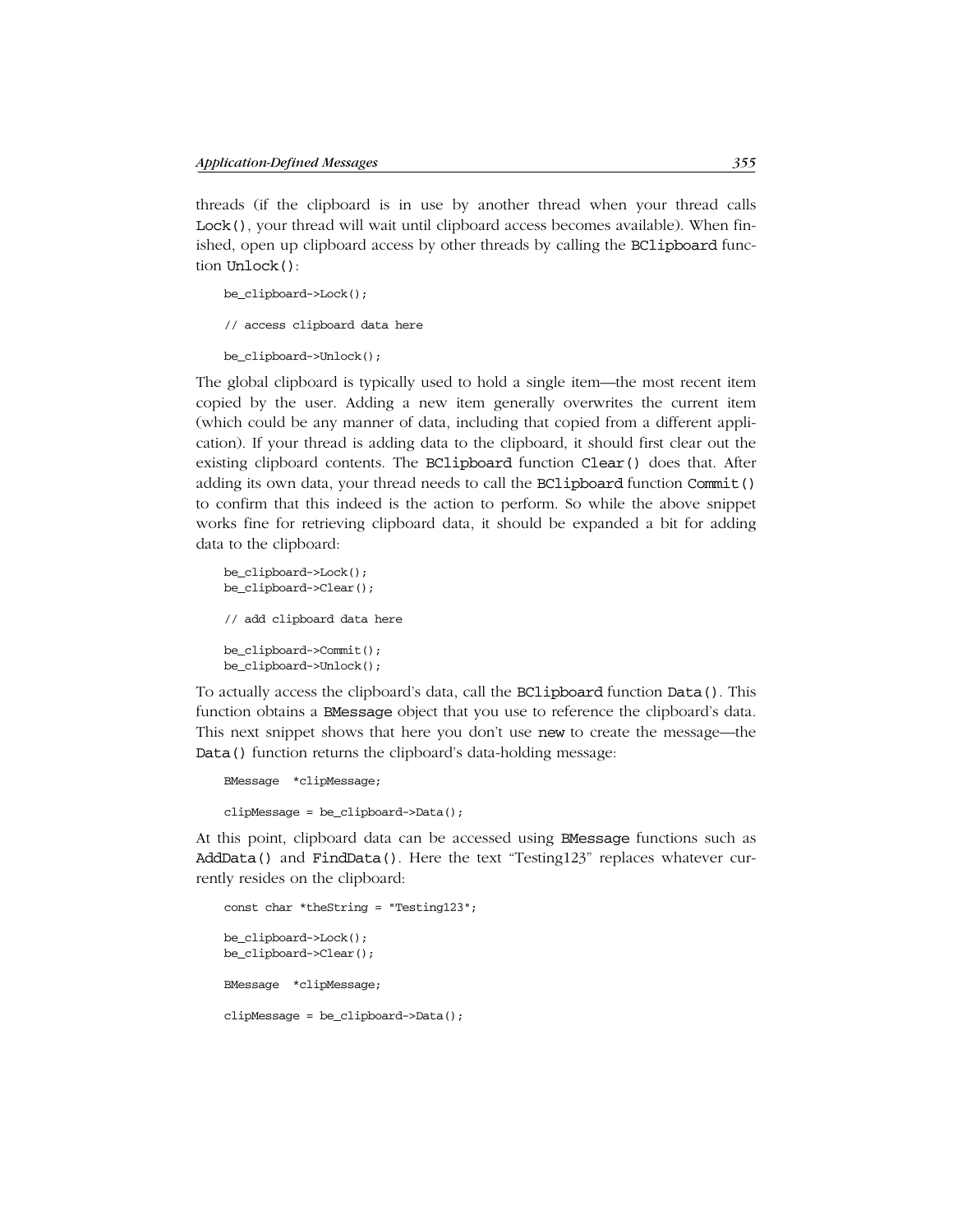```
clipMessage->AddData("text/plain", B_MIME_TYPE, theString,
strlen(theString));
be_clipboard->Commit();
be_clipboard->Unlock();
```
The clipboard exists for data exchange—including interapplication exchange. So you might not be surprised to see that MIME (Multipurpose Internet Mail Extensions) may be involved in clipboard usage. When you pass AddData() a type parameter of B\_MIME\_TYPE, you're specifying that the data to be added is of the MIME main type and subtype listed in the name parameter. For adding text, use text as the main type and plain as the subtype—resulting in "text/plain" as the first AddData() parameter.

To retrieve data from the clipboard, use the BMessage function FindData(). This snippet brings whatever text is currently on the clipboard into a string variable named clipString. It also returns the number of bytes of returned text in the variable numBytes:

```
be_clipboard->Lock();
BMessage *clipMessage;
const char *clipString;
ssize_t numBytes;
clipMessage = be clipboard->Data();
clipMessage->FindData("text/plain", B_MIME_TYPE, &clipString, &numBytes);
be_clipboard->Unlock();
```
### *Clipboard example project*

The ClipboardMessage project provides a simple example of adding text to the clipboard. This project adds just a few changes to the Chapter 8 project Text-ViewEdit. Recall that TextViewEdit displayed a window that included a single menu with a Test item that sounds the system beep, and the four standard textediting items. The window also included one BTextView object. Figure 9-8 shows that for the new ClipboardMessage project a new Add String menu item has been added. Choosing Add String clears the clipboard and places the text "Testing123" on it. Subsequent pastes (whether performed by choosing the Paste menu item or by pressing Command-v) place this string at the insertion point in the window's text view object.

The MyHelloWindow constructor associates a new application-defined message constant, ADD\_STR\_MSG, with the new Add String menu item. Except for the new AddItem() line before the call to Show(), the MyHelloWindow constructor is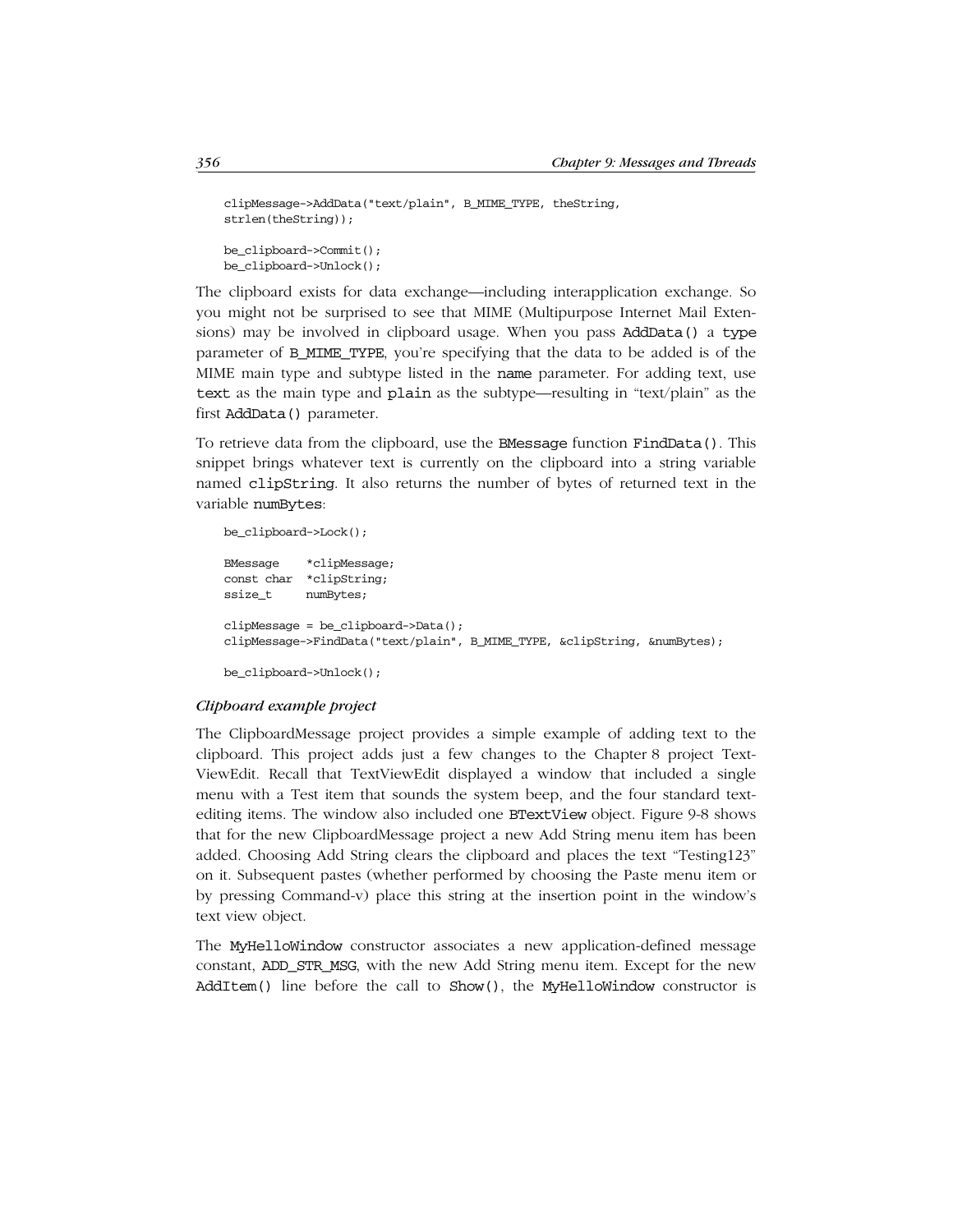| <b>My Hello</b><br>Text                                                |                                                                           |             |
|------------------------------------------------------------------------|---------------------------------------------------------------------------|-------------|
| Test<br>Cut<br>Copy<br>Paste<br><b>Select All</b><br><b>Add String</b> | $A$ $X$<br>$\mathbb{A} \subseteq$<br>$\mathbb{A}$ $\mathbf{V}$<br>$A$ $A$ | Testing 123 |

*Figure 9-8. The window of the ClipboardMessage program*

identical to the version used in the Chapter 8 TextViewEdit project on which this new project is based, so only a part of the constructor is shown here:

```
#define ADD_STR_MSG 'adst'
MyHelloWindow::MyHelloWindow(BRect frame)
     : BWindow(frame, "My Hello", B_TITLED_WINDOW, B_NOT_ZOOMABLE)
{
    ...
   menu->AddItem(menuItem = new BMenuItem("Select All",
                                            new BMessage(B_SELECT_ALL), 'A'));
   menuItem->SetTarget(NULL, this);
   menu->AddItem(menuItem = new BMenuItem("Add String",
                                            new BMessage(ADD_STR_MSG)));
   Show();
}
```
The MessageReceived() function holds the new clipboard code. Selecting Add String locks and clears the clipboard, accesses the clipboard data-holding message, adds a string to the clipboard, commits that addition, then unlocks the clipboard for use by other threads. Here's MessageReceived() in its entirety (recall that the text-editing commands B\_CUT, B\_COPY, B\_PASTE, and B\_SELECT\_ALL are standard messages that are automatically handled by the system):

```
void MyHelloWindow::MessageReceived(BMessage* message)
{
    switch(message->what)
    {
       case ADD_STR_MSG:
          const char *theString = "Testing123";
          be_clipboard->Lock();
          be_clipboard->Clear();
          BMessage *clipMessage;
          clipMessage = be_clipboard->Data();
```